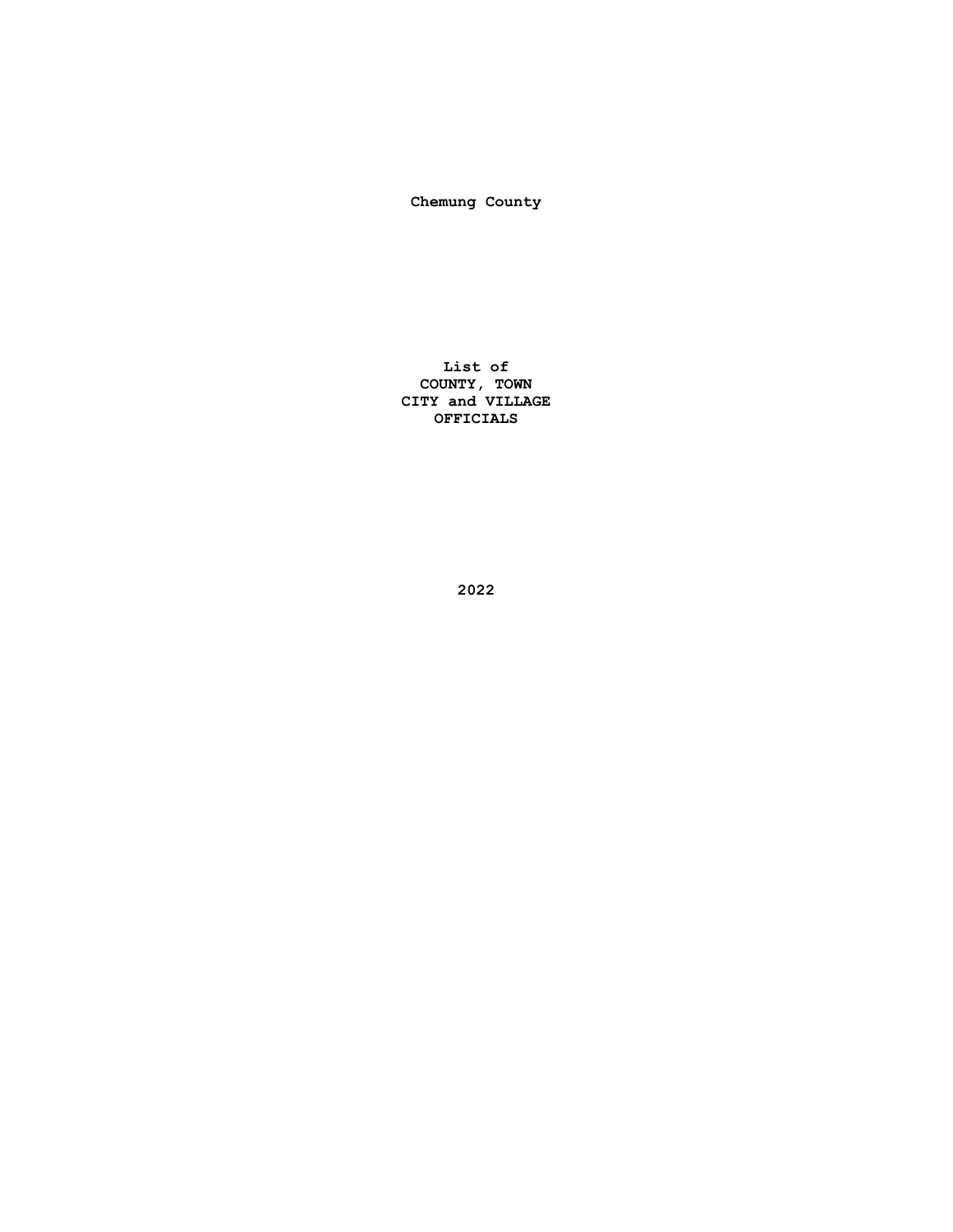**Chemung County Legislature and Committees 2022**

## **Institutions and Agencies**

COUNTY EXECUTIVE Honorable Christopher Moss

CHAIRMAN, COUNTY LEGISLATURE Honorable David L. Manchester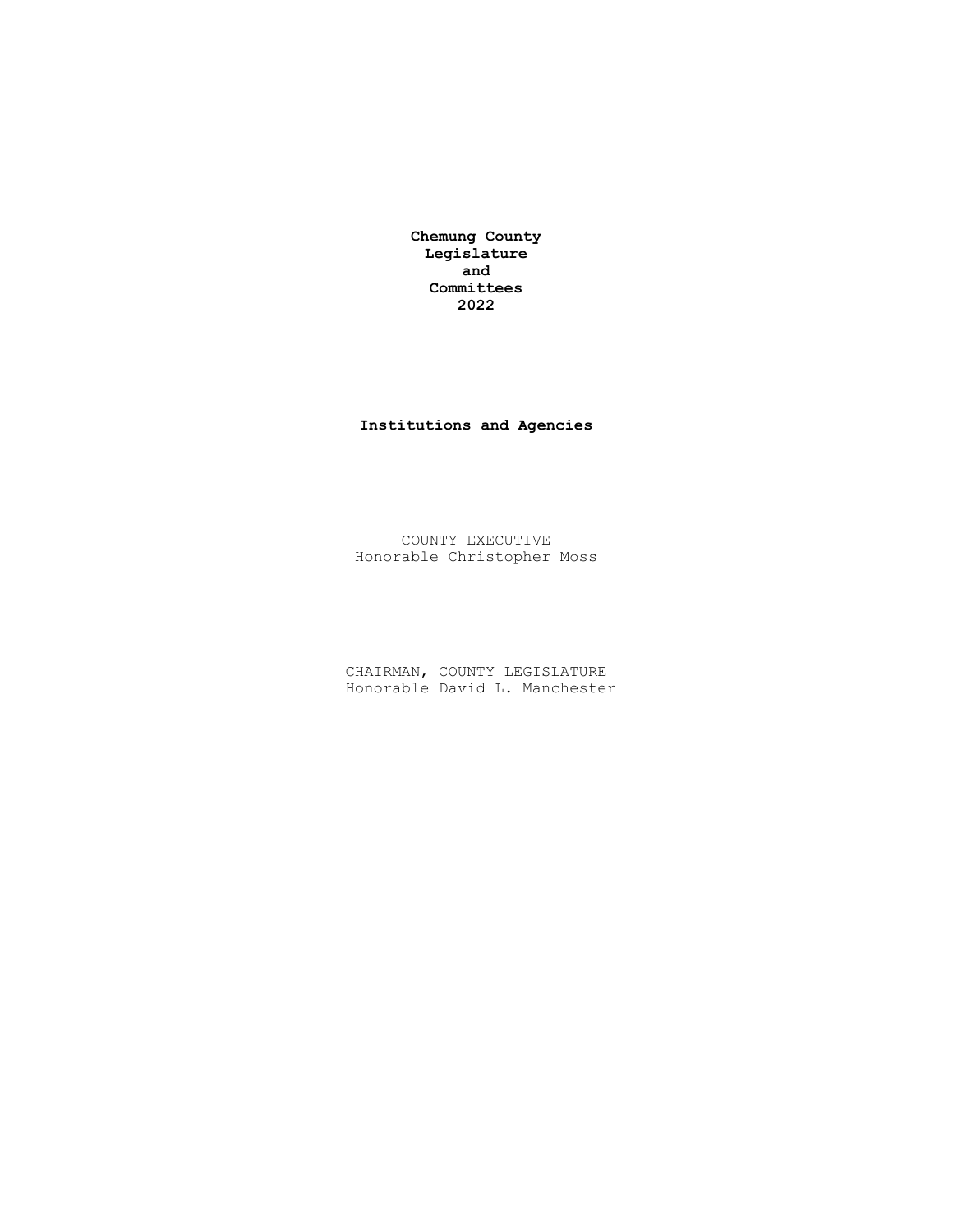#### CHEMUNG COUNTY

### ERECTED

The County of Chemung, State of New York, was incorporated by Act of the State Legislature as a County of the State of New York by Chapter 77 of the Laws of 1836 on March 29, 1836, being taken from the western part of Tioga County, with the County Seat at Elmira, New York.

### **FACTS ABOUT CHEMUNG COUNTY**

#### **POLITICAL SUBDIVISIONS**

Chemung County is situated in the twenty-third Congressional District, the fifty-eighth State Senatorial District, the one hundred twenty-fourth and one hundred thirty-second State Assembly Districts, and the Sixth State Judicial District.

Chemung County has one city - Elmira; eleven towns - Ashland, Baldwin, Big Flats, Catlin, Chemung, Elmira, Erin, Horseheads, Southport, Van Etten and Veteran; and four villages- Elmira Heights, Horseheads, Millport, and Wellsburg.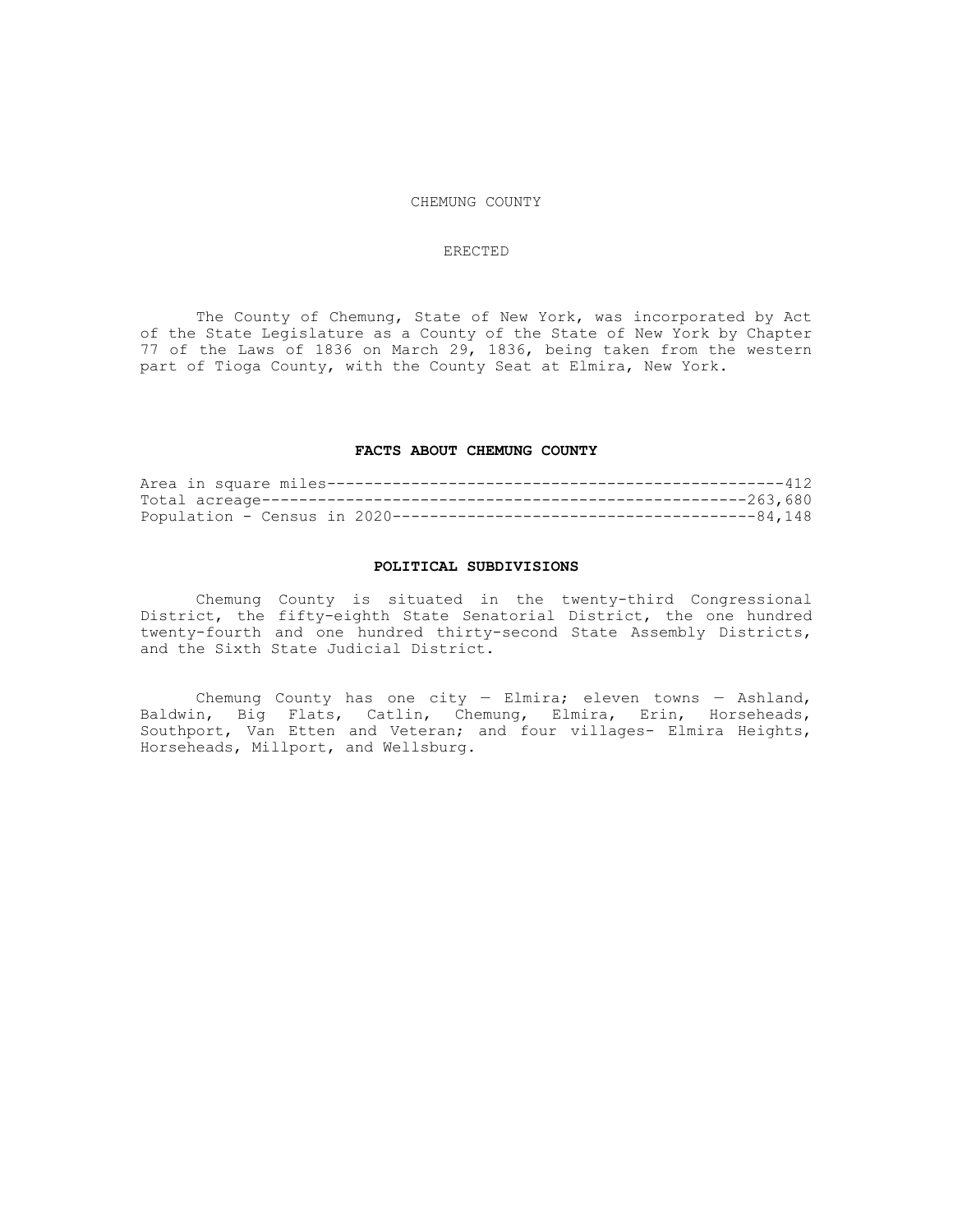## **POPULATIONS**

Total Populations CHEMUNG COUNTY 2020 Census 84,148

| Incorporated 1864 |       |
|-------------------|-------|
| Incorporated 1896 |       |
| Incorporated 1837 | 6,606 |
| Incorporated 1923 | 301   |
| Incorporated 1872 | 490   |

## **TOWNS**

| 812 |
|-----|
|     |
|     |
|     |
|     |
|     |
|     |
|     |
|     |
|     |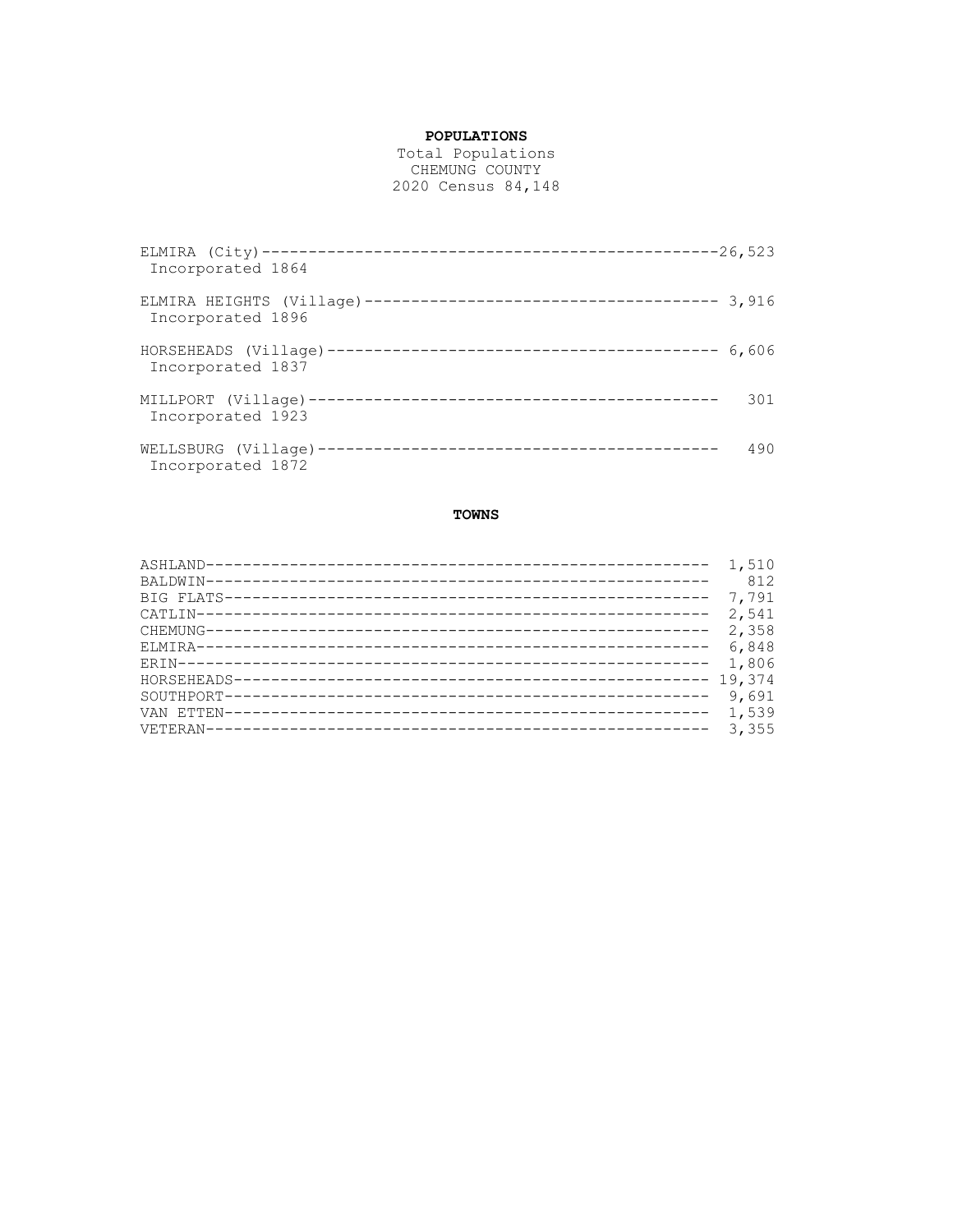### **OFFICIALS**

### **COUNTY EXECUTIVE**

**Honorable Christopher Moss**, P.O. Box 588 Elmira, New York 14902-0588 607 737-2912<br>cmoss@chemunqcountyny.gov 607 737-0351 - fax cmoss@chemungcountyny.gov

## **CHAIRMAN OF CHEMUNG COUNTY LEGISLATURE**

**Honorable David L. Manchester,** P.O. Box 588 Elmira, New York 14902-0588 607 737-2066 [dmanchester@chemungcountyny.gov](mailto:dmanchester@chemungcountyny.gov) 607 737-2851 – fax

#### **CLERK OF CHEMUNG COUNTY LEGISLATURE**

**Cynthia G. Kalweit**, P.O. Box 588 Elmira, New York 14902-0588 607 737-2066 [ckalweit@chemungcountyny.gov](mailto:ckalweit@chemungcountyny.gov) 607 737-2851 - fax

## **COUNTY ATTORNEY**

**M. Hyder Hussain, P.O.** Box 588<br>
Elmira, New York 14902-0588 607 737-2982<br>
hhussain@chemungcountyny.gov 607 737-0351 - fax Elmira, New York  $14902-0588$ [hhussain@chemungcountyny.gov](mailto:hhussain@chemungcountyny.gov)

### **NEW YORK STATE ASSEMBLY**

**Honorable Christopher S. Friend 124th District** LOB 938 Albany, New York 12248 518 455-4538 friendc@nyassembly.gov 518 455-5922 – fax

1250 Schweizer Road 607 562-3602 Horseheads, NY 14845 607 739-1090 - fax

## **Honorable Philip A. Palmesano 132nd District**

LOB 448 Albany, NY 12248 518 455-5791 palmesanop@nyassembly.gov 518 455-4644 – fax

105 East Steuben Street Bath, NY 14810 607 776-9691

### **NEW YORK STATE SENATE 58th District**

607 776-5185 – fax

### **Honorable Thomas F. O'Mara** Room 711B Albany, New York 12247 518 455-2091

[omara@nysenate.gov](mailto:omara@nysenate.gov) 518 426-6976- fax

ELMIRA DISTRICT OFFICE 333 East Water Street, Suite 301 Elmira, New York 14901 607 735-9671

607 735-9675 - fax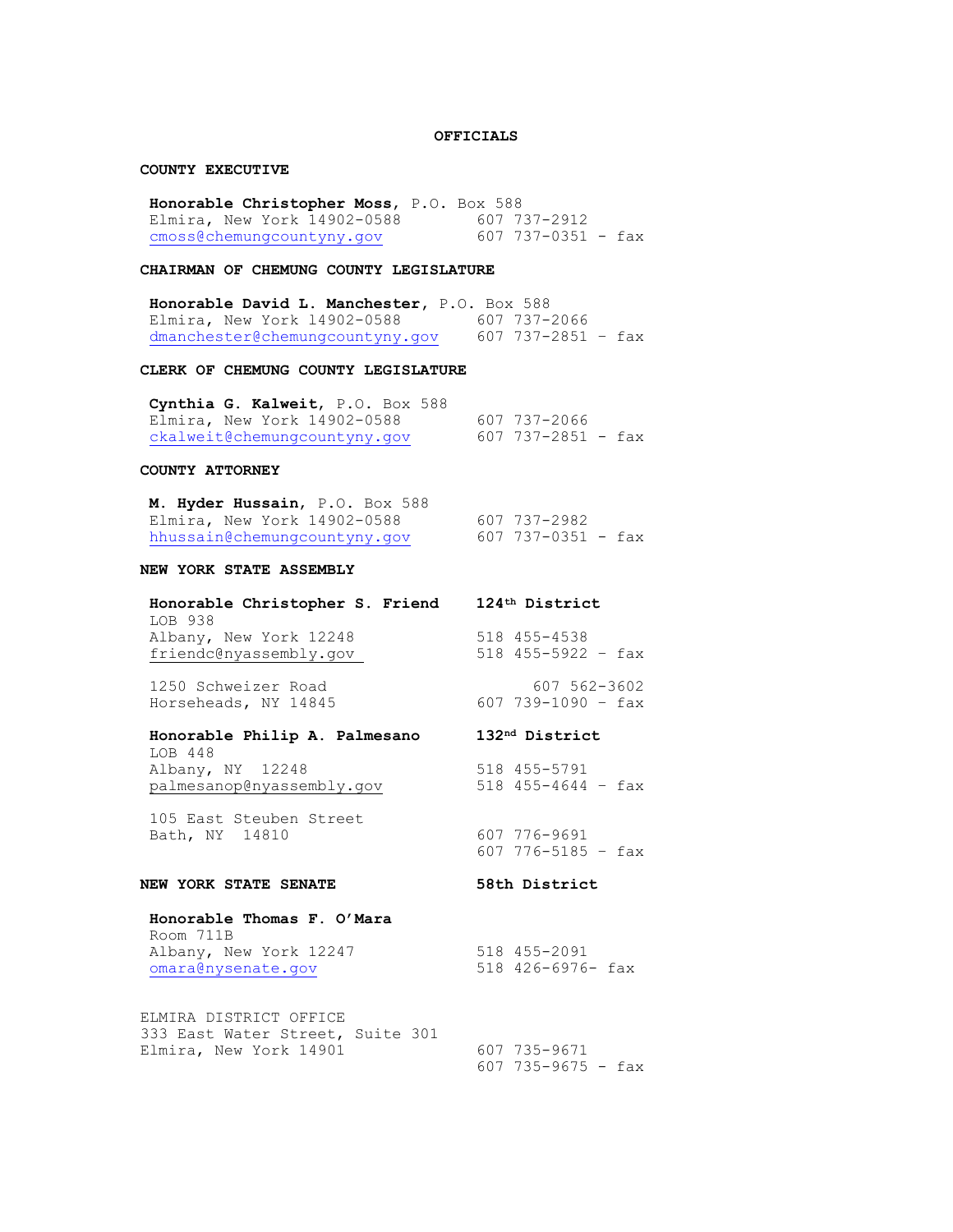| BATH DISTRICT OFFICE    |                    |  |
|-------------------------|--------------------|--|
| 105 East Steuben Street | 607 776-3201       |  |
| Bath, New York 14810    | 607 776-5185 - fax |  |

### **NEW YORK STATE GOVERNOR**

# **Honorable Kathy Hochul** 518 474-8390

NYS State Capitol Building 518 474-1513 - fax Albany, New York 12224

## **MEMBER OF CONGRESS 23rd District**

607 654-7568 – fax

# **Honorable Thomas Reed**

1203 Longworth Building 202 225-3161 Washington, DC 20515 202 226-6599 – fax [www.reed.house.gov](http://www.reed.house.gov/)

Local Offices: 89 West Market Street Corning, NY 14830 607 654-7566

### **UNITED STATES SENATORS**

### **Honorable Charles E. Schumer**

322 Hart Senate Office Building Washington, DC 20510 202 224-6542 [www.schumer.senate.gov](http://www.schumer.senate.gov/) 202 228-3027 - fax

DISTRICT OFFICE 15 Henry Street, Room 100A-F 607 772-6792 Binghamton, New York 13901 607 772-8124 - fax

### **Honorable Kirsten Gillibrand**

478 Russell Senate Office Building Washington, DC 20510 202 224-4451 [www.gillibrand.senate.gov](http://www.gillibrand.senate.gov/) 202 228-4977 - fax

DISTRICT OFFICE Kenneth B. Keating Federal Office Building 100 State Street, Room 4195 Rochester, NY 14614 585 263-6250 585 263-6247 – fax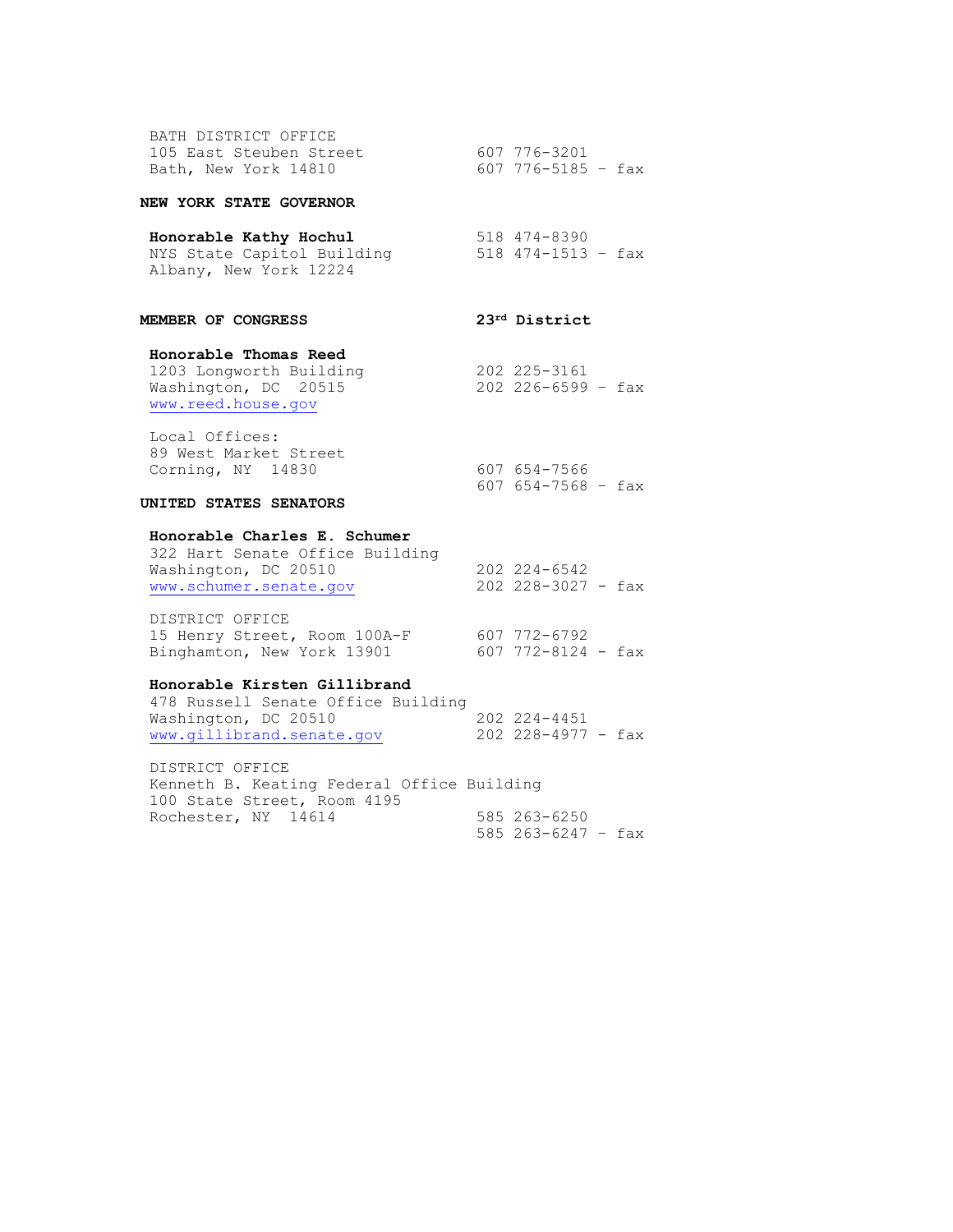## **CHEMUNG COUNTY LEGISLATURE Telephone - 607-737-2066 Fax - 607-737-2851**

| <b>DISTRICT</b> | LEGISLATOR and ADDRESS                                                                                                                               |
|-----------------|------------------------------------------------------------------------------------------------------------------------------------------------------|
| FIRST           | John C. Pastrick, Jr.<br>580 Backer Road<br>Beaver Dams, NY 14812<br>607-739-1944<br>jpastrick@chemungcountyny.gov                                   |
| SECOND          | David L. Manchester, Chairman<br>62 Beacon Lane<br>Horseheads, NY 14845<br>607-739-1915<br>dmanchester@chemungcountyny.gov                           |
| THIRD           | L. Thomas Sweet<br>807 Center Street<br>Horseheads, NY 14845<br>607-739-7653<br>tsweet@chemungcountyny.gov                                           |
| FOURTH          | Joseph C. Brennan<br>8 Ambrose Drive<br>Horseheads, NY 14845<br>607-738-2488<br>jcbrennan@chemungcountyny.gov                                        |
| FIFTH           | Mark Margeson<br>85 Talarico Road<br>Horseheads, NY 14845<br>$607 - 442 - 0203$<br>Fax: 607-846-2585<br>mmargeson@chemungcountyny.gov                |
| SIXTH           | Brian Hyland<br>1148 Sprague Road<br>Chemung, NY 14825<br>$607 - 425 - 1185$<br>bhyland@chemungcountyny.gov                                          |
| SEVENTH         | Christina Sonsire<br>45 Saddle Ridge Drive<br>Elmira, NY 14905<br>$607 - 731 - 9564$<br>csonsire@chemungcountyny.gov<br>www.chemungcountymatters.com |
| EIGHTH          | Peggy L. Woodard<br>203 West 12th Street<br>Elmira Heights, NY<br>14903<br>$607 - 731 - 8629$<br>pwoodard@chemungcountyny.gov                        |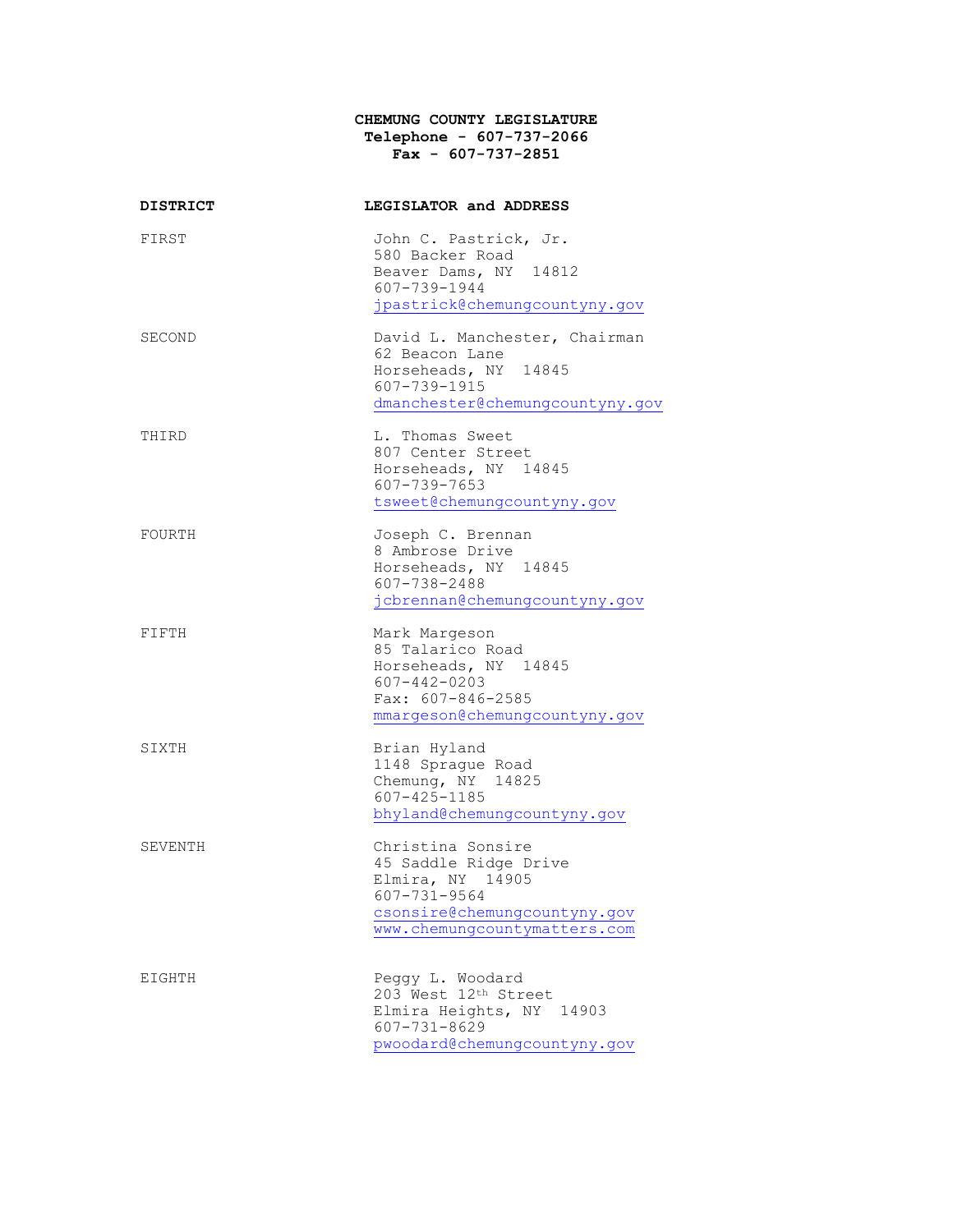| <b>DISTRICT</b> | LEGISLATOR and ADDRESS                                                                                                                                                                                   |  |
|-----------------|----------------------------------------------------------------------------------------------------------------------------------------------------------------------------------------------------------|--|
| NINTH           | John Burin, Vice Chairman<br>1270 N. Hoffman Road<br>Elmira, NY 14903<br>607-733-0798<br>jburin1@chemungcountyny.gov<br>www.johnburin.com                                                                |  |
| TENTH           | Martin Chalk<br>724 W. Third Street<br>Elmira, NY 14905<br>Home phone: 607-734-0209<br>Cell phone: 607-426-5819<br>mchalk@chemungcountyny.gov                                                            |  |
| ELEVENTH        | Robert Briggs, Minority Leader<br>504 Oak Street<br>Elmira, NY 14901<br>Home phone: 607-733-9325<br>rbriggs@chemungcountyny.gov                                                                          |  |
| TWELFTH         | Bill McCarthy<br>780 Perine Street<br>Elmira, NY 14904<br>607-732-6892<br>wmccarthy@chemungcountyny.gov                                                                                                  |  |
| THIRTEENTH      | Scott Drake<br>554 Maple Avenue<br>Elmira, NY 14904<br>$607 - 481 - 9833$<br>$607 - 737 - 2851$<br>sdrake@chemungcountyny.gov                                                                            |  |
| FOURTEENTH      | Michael S. Smith<br>786 Cedar Street<br>Elmira, NY 14904<br>$607 - 732 - 4225$<br>msmith1@chemungcountyny.gov                                                                                            |  |
| FIFTEENTH       | Rodney J. Strange, Majority Leader<br>386 Raecrest Circle<br>Elmira, NY 14904<br>Home phone: 607-734-6160<br>Cell phone: 607-731-1579<br>rstrange@chemungcountyny.gov<br>Website: www.RODNEYJSTRANGE.com |  |
|                 | LEGAL CONSULTANT                                                                                                                                                                                         |  |
|                 | Bryan Maggs<br>P.O. Box 588                                                                                                                                                                              |  |
|                 | Elmira, NY 14902-0588                                                                                                                                                                                    |  |
|                 | 607 737-2066 fax: 607 737-2851<br>Phone:                                                                                                                                                                 |  |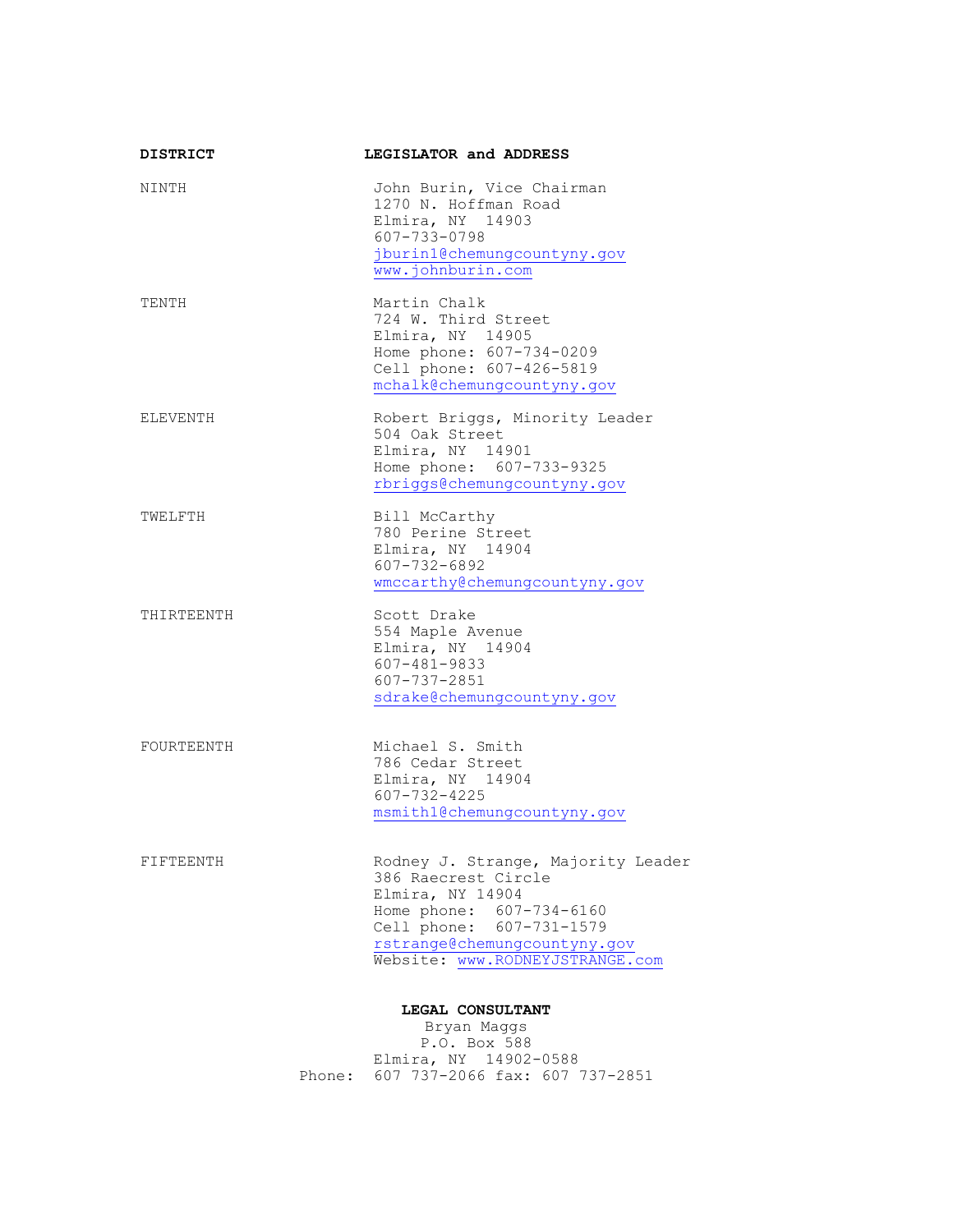### **LEGISLATIVE COMMITTEES 2022**

#### **AVIATION COMMITTEE**

L. Thomas Sweet, Chairman; Mark Margeson, Christina Sonsire, Peggy Woodard, Marty Chalk

#### **BUDGET COMMITTEE**

David Manchester, Chairman; Joseph Brennan, Mark Margeson, John Burin, Marty Chalk, Bill McCarthy, Rodney Strange

#### **BUILDINGS AND GROUNDS**

John Burin, Chairman; L. Thomas Sweet, Mark Margeson, Bill McCarthy, Michael Smith

## **CORRECTIONS AND LAW ENFORCEMENT**

John Pastrick, Chairman; Christina Sonsire, Scott Drake, Michael Smith, Rodney Strange

### **HEALTH AND HUMAN SERVICES**

Joseph Brennan, Chairman; Christina Sonsire, Peggy Woodard, Robert Briggs, Scott Drake

#### **HIGHWAY COMMITTEE**

Rodney Strange, Chairman; John Pastrick, Joseph Brennan, John Burin, Robert Briggs

#### **MULTI-SERVICES COMMITTEE**

Peggy Woodard, Chairman; L. Thomas Sweet, Brian Hyland, Robert Briggs, Bill McCarthy

#### **PERSONNEL COMMITTEE**

Marty Chalk, Chairman; John Pastrick, L. Thomas Sweet, Brian Hyland, Christina Sonsire, Scott Drake, Michael Smith

### **Meeting Schedule**

| Full Legislature        | $2nd$ Monday each month $(3, 7, p, m, n)$      |  |  |  |
|-------------------------|------------------------------------------------|--|--|--|
| Standing Committees (7) | $4th$ Monday each month $67$ p.m.              |  |  |  |
| Budget Committee        | $1$ <sup>st</sup> Monday each month $6$ 7 p.m. |  |  |  |

(If there is a Monday holiday, the meeting is held on Tuesday)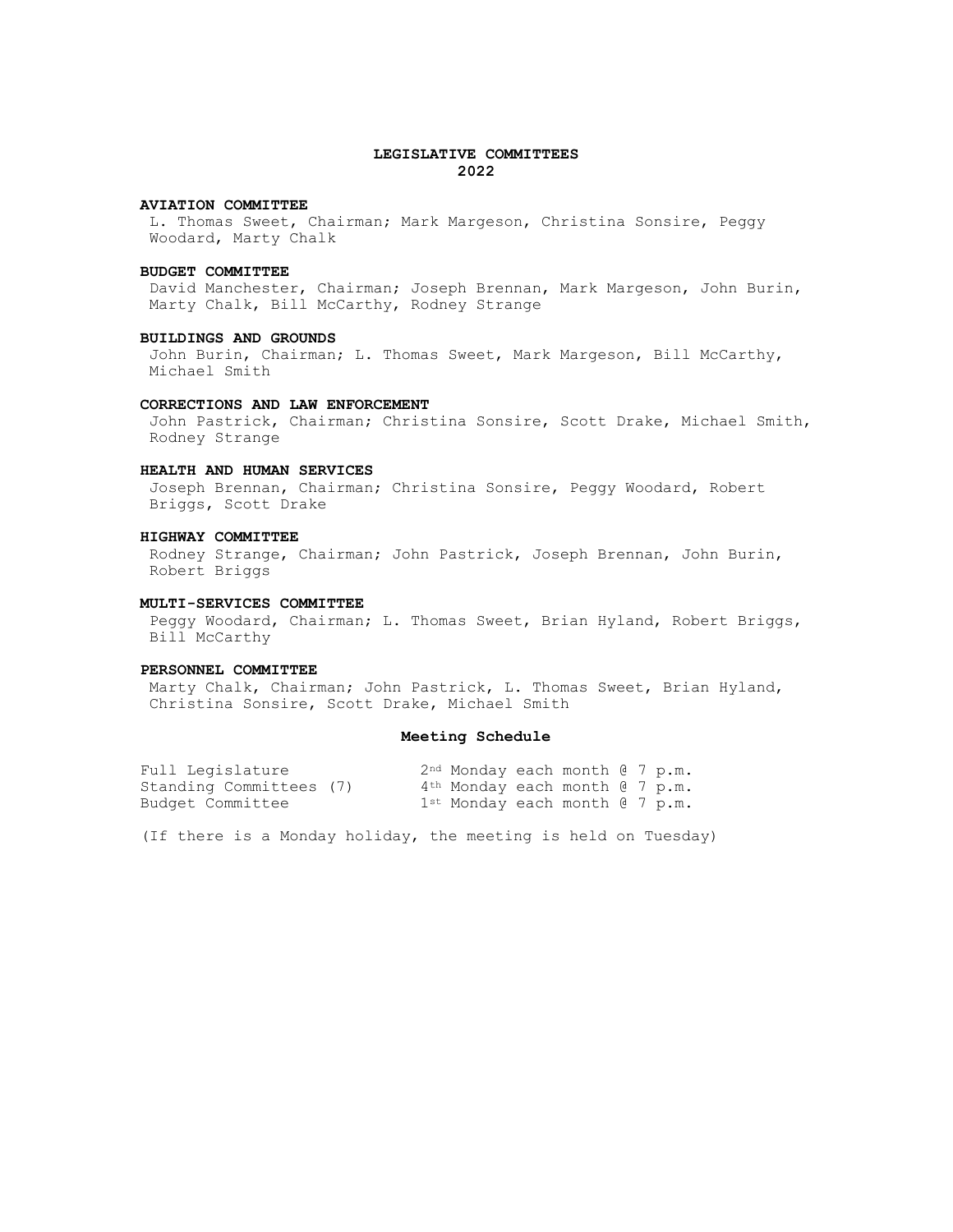## **COUNTY OFFICIALS**

|                                                                          | PHONE NO. |
|--------------------------------------------------------------------------|-----------|
| AGING AND LONG TERM CARE DEPARTMENT                                      | 737-5520  |
| Director - Beth Stranges                                                 |           |
| <b>AVIATION DEPARTMENT</b>                                               | 739-5621  |
| Director of Aviation - Thomas Freeman                                    |           |
| Board of Elections                                                       | 737-5475  |
| Commissioner - Sperry Navone (R)<br>Election Commissioner - Jim Hare (D) |           |
| <b>BUDGET and RESEARCH</b>                                               | 737-2041  |
| Director - Steven Hoover                                                 |           |
| <b>BUILDINGS AND GROUNDS</b>                                             | 737-2833  |
| Superintendent - Don Bishop                                              |           |
| CENTRAL SERVICES                                                         | 737-5516  |
| Director- David McCormick                                                |           |
| CHEMUNG COUNTY LIBRARY SYSTEM                                            | 733-9173  |
| Executive Director - Ronald Shaw                                         |           |
| <b>CIVIL DEFENSE</b>                                                     | 873-1117  |
| Director - Vinnie Azzarelli                                              |           |
| CIVIL SERVICE COMMISSION<br>Chairman - G. Thomas Tranter, Jr.            | 737-2842  |
| Secretary - Jeffrey Walker                                               |           |
| COMMISIONER OF JURORS                                                    | 873-9449  |
| Samantha Pike                                                            |           |
| COOPERATIVE EXTENSION                                                    | 734-4453  |
| Director - Michelle Podolec                                              |           |
| COUNTY ATTORNEY                                                          | 737-2982  |
| M. Hyder Hussain                                                         |           |
| COUNTY CLERK                                                             | 737-2920  |
| Linda Forrest                                                            |           |
| COUNTY CORONERS                                                          | 737-2028  |
| Contact - Peter Buzzetti, Public Health Director<br>COUNTY HISTORIAN     | 734-4167  |
| J. Kelsey Jones                                                          |           |
| COUNTY-ELMIRA SEWER DISTRICT                                             | 733-2887  |
| Acting Executive Director - Thomas Rhoads                                |           |
| Chairman - Vacant                                                        |           |
| COUNTY SEWER DISTRICT NO. 1                                              | 733-2887  |
| Acting Executive Director - Thomas Rhoads                                |           |
| Chairperson - Donald Zeigler                                             |           |
| <b>COUNTY TREASURER</b>                                                  | 737-2957  |
| Jennifer Furman                                                          |           |
| COURTS:<br><b>COMBINED COURTS</b>                                        |           |
| Chief Clerk - Samantha Pike                                              | 873-9450  |
| COUNTY COURT                                                             |           |
| Judge - Honorable Richard Rich                                           | 873-9430  |
| Judge - Honorable Ottavio Campanella                                     | 873-9477  |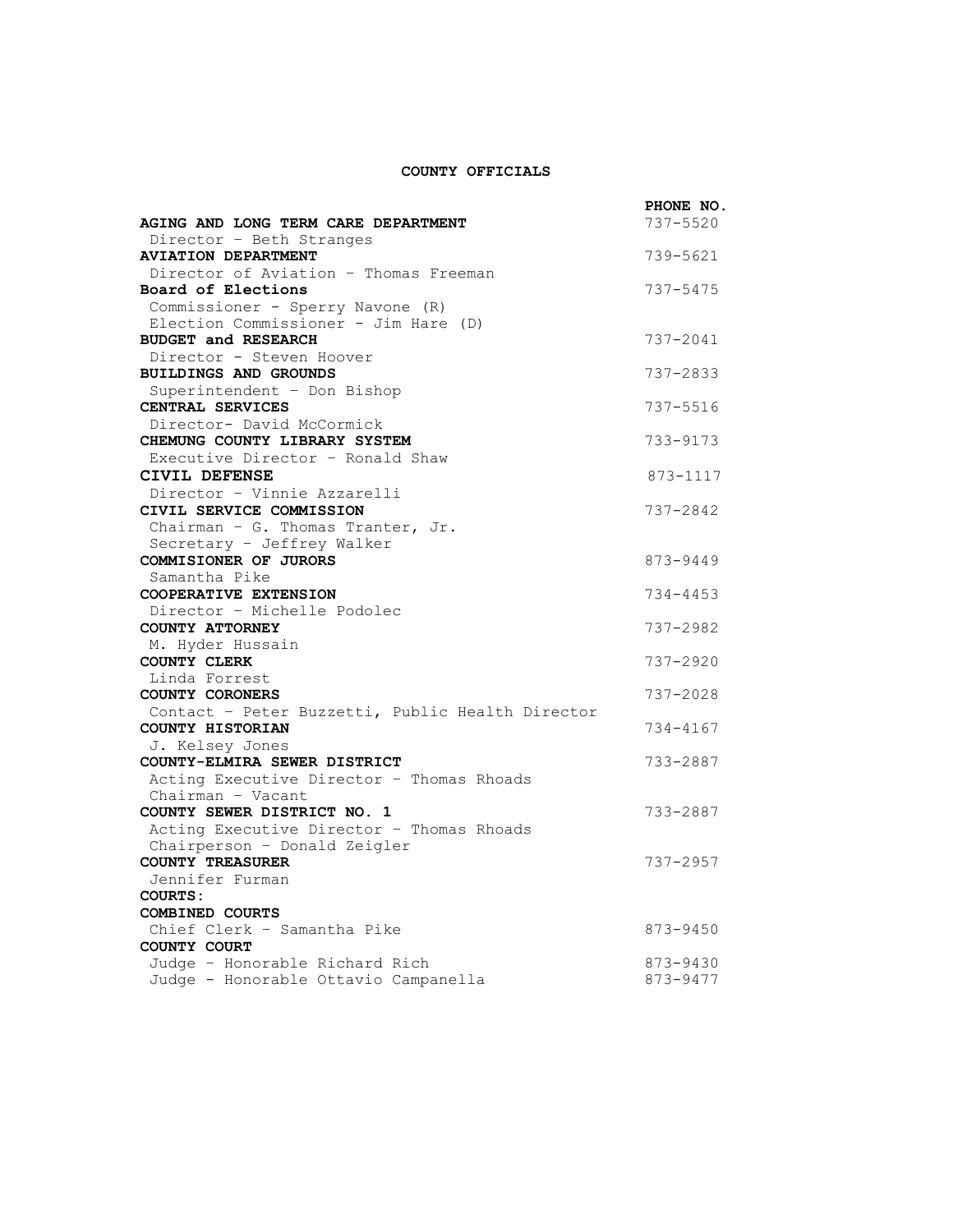| <b>FAMILY COURT</b>                           |              |
|-----------------------------------------------|--------------|
| Judge - Honorable Mary M. Tarantelli          | $873 - 9500$ |
| Chief Clerk - Caitlin McGurgan                |              |
| SUPREME COURT                                 |              |
| Justice - Judge - Honorable Christopher Baker | 873-9460     |
| Justice - Judge - Honorable Elizabeth Aherne  | 873-9450     |
| SURROGATE COURT                               | $873 - 9440$ |
| Judge - Honorable Richard Rich                |              |
| Judge - Honorable Christopher Baker           |              |
| Judge - Honorable Ottavio Campanella          |              |
| Chief Clerk - Laurie A. Hubbard               |              |
| DEPUTY COUNTY EXECUTIVE                       | 873-1119     |
| David Sheen                                   |              |
| DISTRICT ATTORNEY                             | $737 - 2944$ |
| Weeden Wetmore                                |              |
| EMERGENCY PLANNER/SAFETY COORDINATOR          | 737-2096     |
| Kristin Card                                  |              |
| ENVIRONMENTAL MANANGEMENT COUNCIL             | $737 - 4453$ |
| Coordinator - Jennifer Trimber                |              |
| ENVIRONMENTAL SERVICES                        | $737 - 2019$ |
| Director - Jonathan Keough                    |              |
| FIRE AND EMERGENCY MANAGMENT                  | $737 - 2096$ |
| Director - Jeffrey Gray                       |              |
| <b>INFORMATION SYSTEMS</b>                    | $737 - 2952$ |
| Director - Aaron Dowd                         |              |
| MENTAL HYGIENE                                | $737 - 5501$ |
| Commissioner of Human Services - Brian Hart   |              |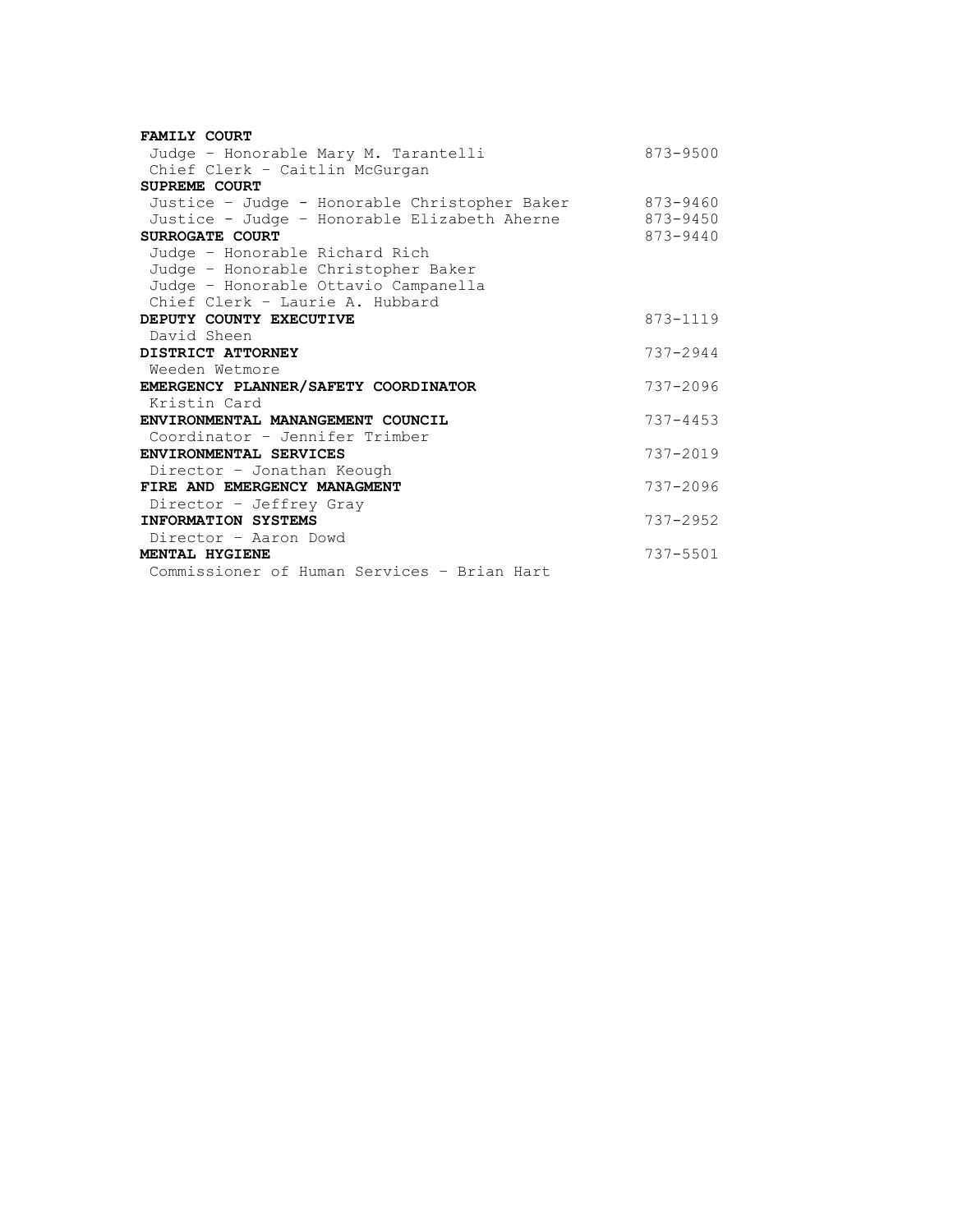| NURSING FACILITY                                     | 737-2001     |
|------------------------------------------------------|--------------|
| Administrator - Shari Hutchinson                     |              |
| PERSONNEL/LABOR RELATIONS                            | 737-2818     |
| Director - Joy Bermingham                            |              |
| PLANNING DEPARTMENT                                  | 737-5510     |
| Commissioner - Kevin Meindl                          |              |
| PROBATION DEPARTMENT                                 | 737-2800     |
| Director - Stephanie Fiorini                         |              |
| PUBLIC ADVOCATE<br>John Brennan                      | 737-5577     |
| PUBLIC DEFENDER                                      | 737-2969     |
| Mackenzie Stutzman                                   |              |
| PUBLIC HEALTH                                        | $737 - 2028$ |
| Director - Peter Buzzetti                            |              |
| PUBLIC INFORMATION AND RECORDS DEPARTMENT            | 737-2837     |
| Director - Kevin Adams                               |              |
| PUBLIC WORKS DEPARTMENT                              | 739-3896     |
| Commissioner - Andrew Avery                          |              |
| <b>PURCHASING</b>                                    | $737 - 3577$ |
| Director - Tricia Wise<br>REAL PROPERTY TAX SERVICES |              |
| Director - Theresa Murdock                           | 737-2989     |
| <b>SCHOOL DISTRICTS</b>                              |              |
| Elmira City School District                          | $735 - 3000$ |
| Superintendent - Hillary Austin                      |              |
| Elmira Heights Central School District               | 734-7114     |
| Superintendent - Michael Gill                        |              |
| Horseheads Central School District                   | 739-5601     |
| Superintendent - Dr. Thomas Douglas                  |              |
| Spencer/VanEtten School District                     | 589-7100     |
| Superintendent - Diahann Hesler                      |              |
| B.O.C.E.S.                                           | 739-3581     |
| Superintendent - Kelly Houck<br>SHERIFF'S DEPARTMENT | 737-2987     |
| Sheriff - William Schrom                             |              |
| Undersheriff - Sean Holley                           |              |
|                                                      |              |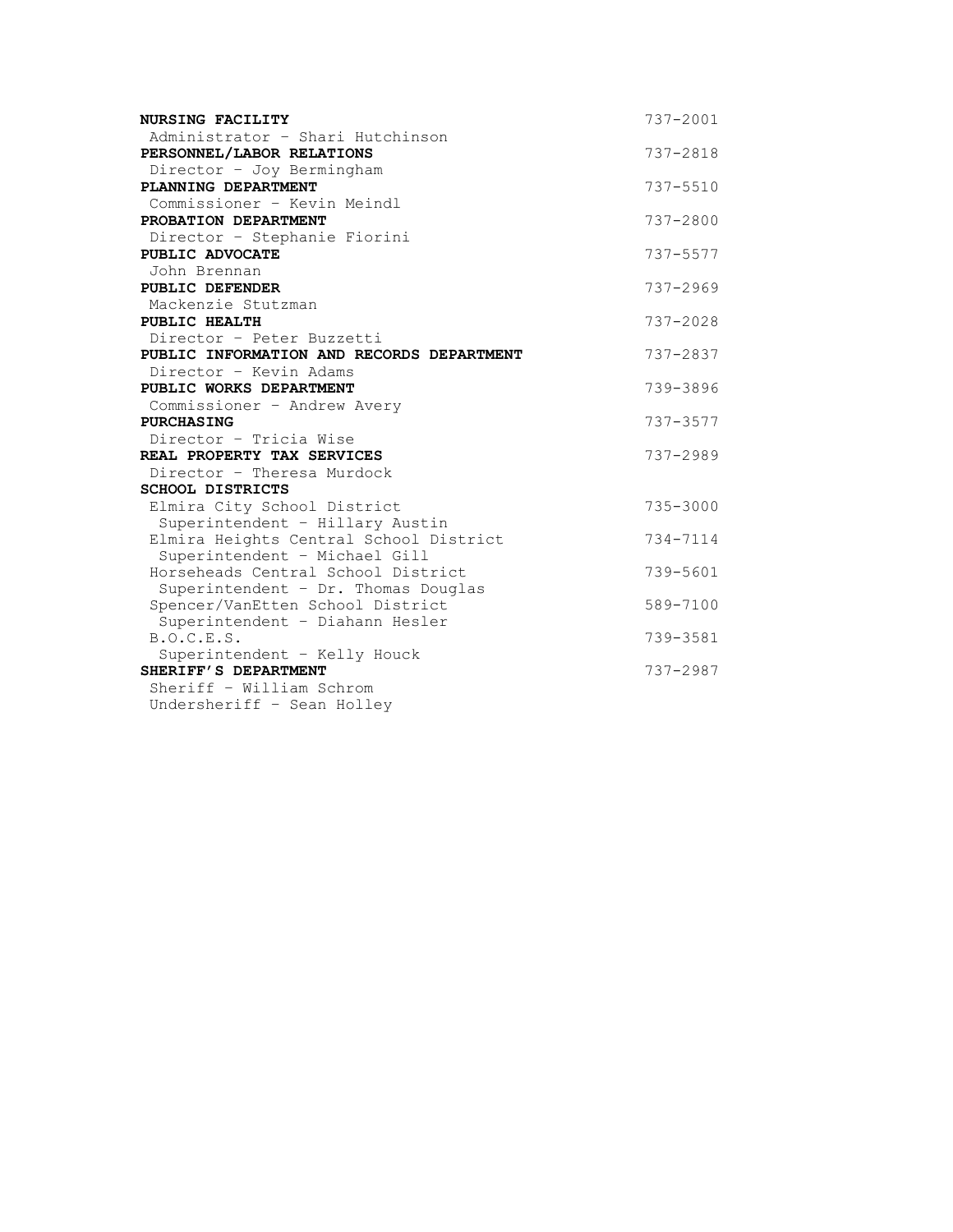| SOCIAL SERVICES                                 | 737-5302              |
|-------------------------------------------------|-----------------------|
| Commissioner of Human Services - Brian Hart     |                       |
| SOIL AND WATER CONSERVATION DISTRICT            | 739-2009              |
| Director of Natural Resources - Karen Tillotson |                       |
| SOUTHERN TIER CENTRAL REGIONAL                  |                       |
| PLANNING & DEVELOPMENT BOARD                    | $962 - 5092$ ext. 209 |
| 8 Denison Parkway, Suite 301, Corning, NY 14830 |                       |
| Executive Director - Chelsea Robertson          |                       |
| crobertson@stcplanning.org                      |                       |
| STOP DWI                                        | 737-2060              |
| Coordinator - Colleen Grebleski                 |                       |
| TRANSIT SYSTEM                                  | 734-5211              |
| General Manager - Panya Chhoeuy                 |                       |
| YOUTH BUREAU AND RECREATIONAL SERVICES          | $737 - 2907$          |
| Director - David Ellis                          |                       |
| VETERANS AFFAIRS OFFICE                         | $737 - 5445$          |
| Director - Michael Murphy                       |                       |
| VITAL STATISTICS                                | 737-2018              |
| WEIGHTS & MEASURES DEPARTMENT                   | 483-5413              |
| Director - Clifford Boyce                       |                       |

\*MAILING ADDRESS FOR ALL COUNTY DEPARTMENTS: P. O. Box 588 Elmira, New York 14902-0588

[www.chemungcounty.com](http://www.chemungcounty.com/)

Email - for most County employees use the following format:

1stinitiallastname@chemungcountyny.gov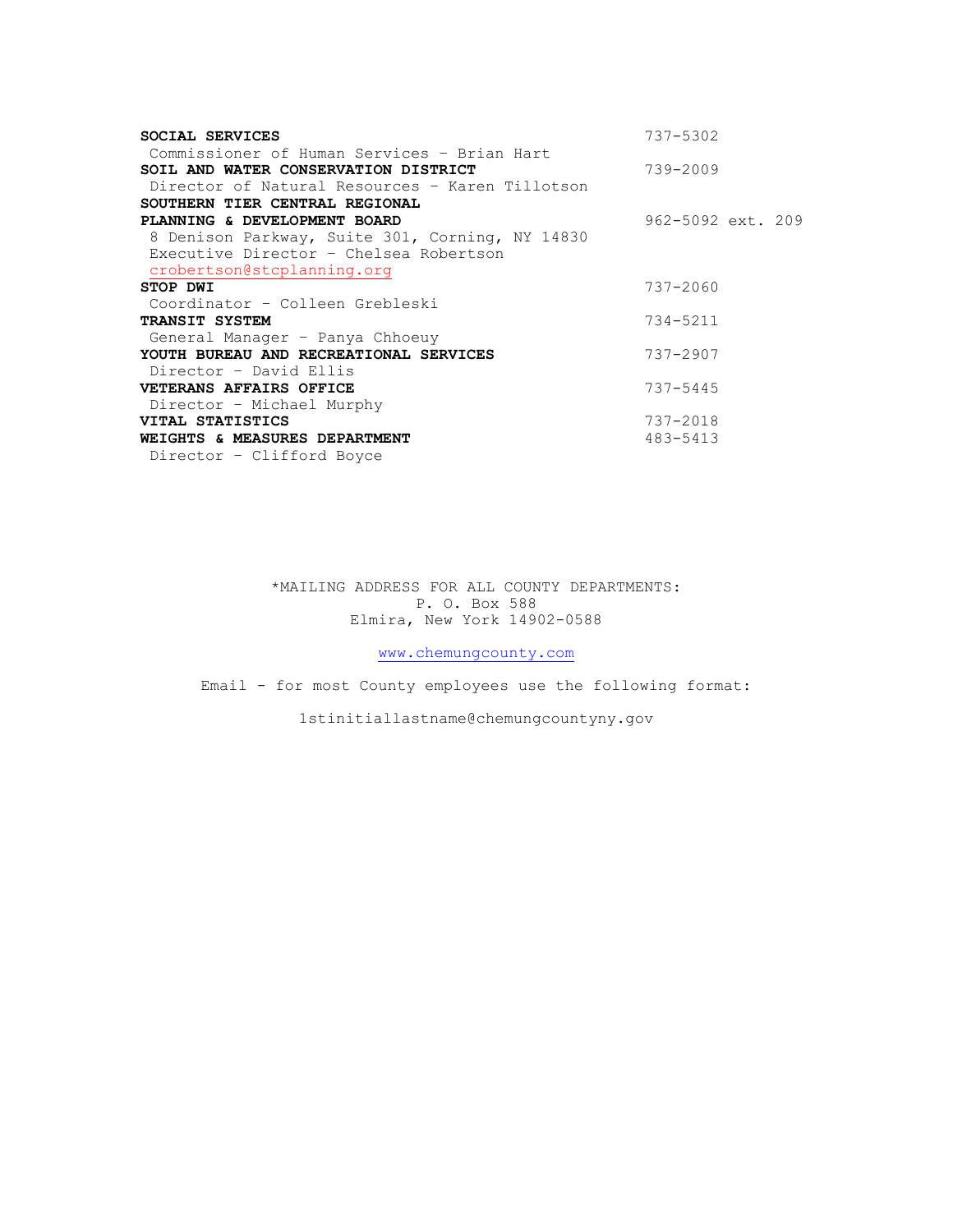### **ENVIRONMENTAL CONSERVATION POLICE OFFICERS**

**Division of Law Enforcement New York State Department of Environmental Conservation – Region 8 - Avon** 6274 East Avon - Lima Road Avon, New York 14414-9516 Tel: 585-226-2466 Fax: 585-226-8533 www.dec.ny.gov \*ALL ENCON OFFICERS CAN BE REACHED BY CALLING THE 24 HOUR DISPATCH CENTER AT 844-332-3267 AND LEAVING A MESSAGE AS INSTRUCTED

**Supervising Environmental Conservation Police Officer**

Lt. Matthew Lochner 585-226-6706 [Matthew.Lochner@dec.ny.gov](mailto:Matthew.Lochner@dec.ny.gov)

Lt. Bruce Hummel 585-226-6706 [Bruce.Hummel@dec.ny.gov](mailto:Bruce.Hummel@dec.ny.gov)

Lt. Timothy Fay 585-226-6706 [Timothy.Fay@dec.ny.gov](mailto:Timothy.Fay@dec.ny.gov)

**Environmental Conservation Police Officers**

John Lifrieri 607-644-3815 [John.lifrieri@dec.ny.gov](mailto:John.lifrieri@dec.ny.gov)

Erik Dalecki 607-592-2783 [Erik.dalecki@dec.ny.gov](mailto:Erik.dalecki@dec.ny.gov)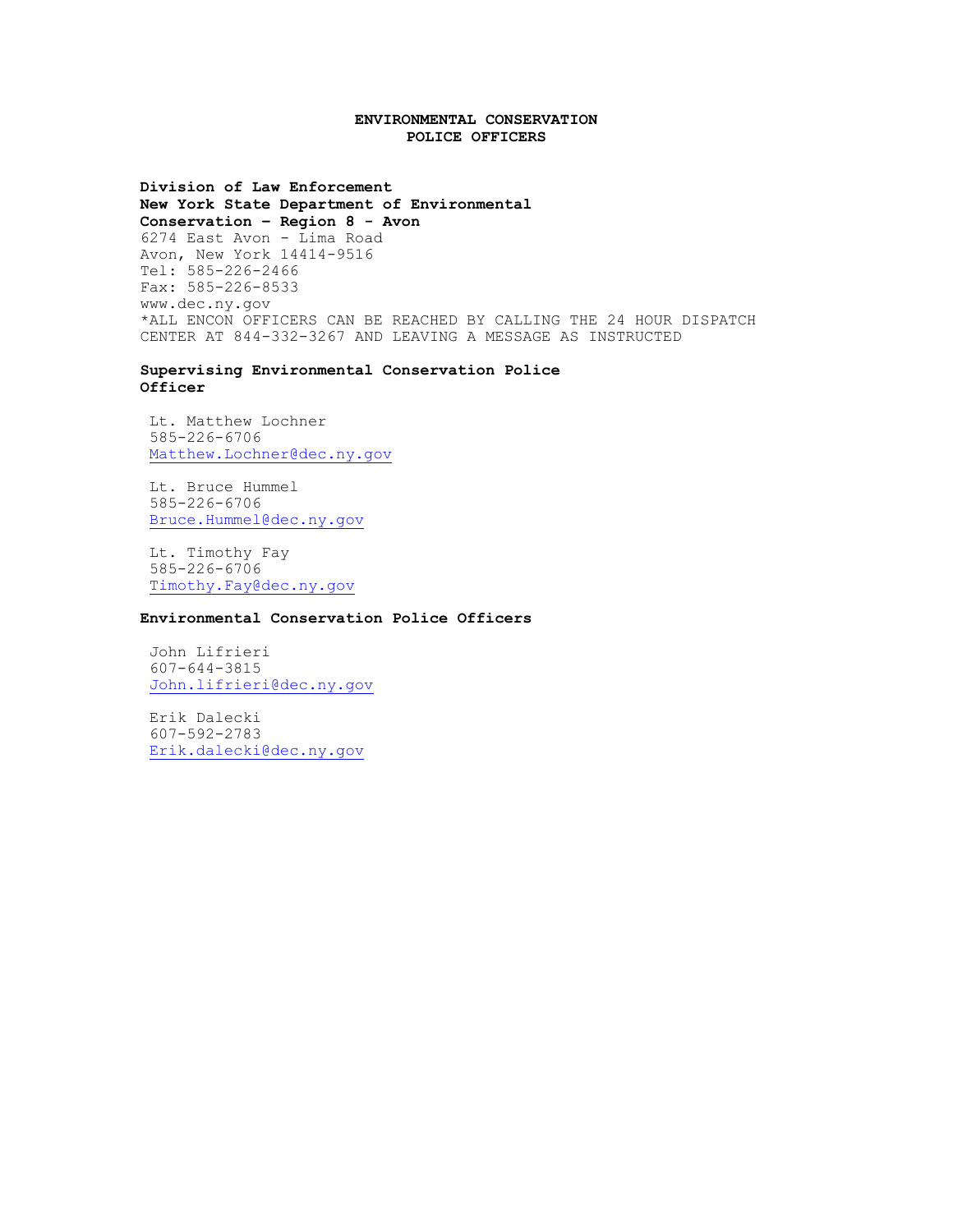## **TOWN SUPERVISORS**

## **ASHLAND** Vern Robinson, 3079 Robinson Road Wellsburg, NY 14894 732-2088 **BALDWIN** Russell Purvis, 35 Lathrope Road Lowman, NY 14861 732-2157 **BIG FLATS** Edward Fairbrother, 476 Maple Street Big Flats, NY 14814 562-8443 **CATLIN** Laverne Phelps, 42 Catlin Hill Road Beaver Dams, NY 14812 739-5598 ext. #6 **CHEMUNG** George Richter, 48 Rotary Road Ext. Chemung, NY 14825 529-3532 ext. #3 **ELMIRA** David Sullivan, 1255 West Water Street Elmira, NY 14905 734-2031 **ERIN** Dawn H. Schmidt, 1138 Breesport Road Erin, NY 14838 739-8681 ext. #3 **HORSEHEADS** Donald J. Fischer, 150 Wygant Road Horseheads, NY 14845 739-8783 **SOUTHPORT** Joseph Roman, 1139 Pennsylvania Avenue Elmira, NY 14904 734-1548 **VAN ETTEN** George Keturi, 108 Kies Road Van Etten, NY 14889 589-4218 **VETERAN** David Lewis, 4049 Watkins Road Millport, NY 14864 739-1476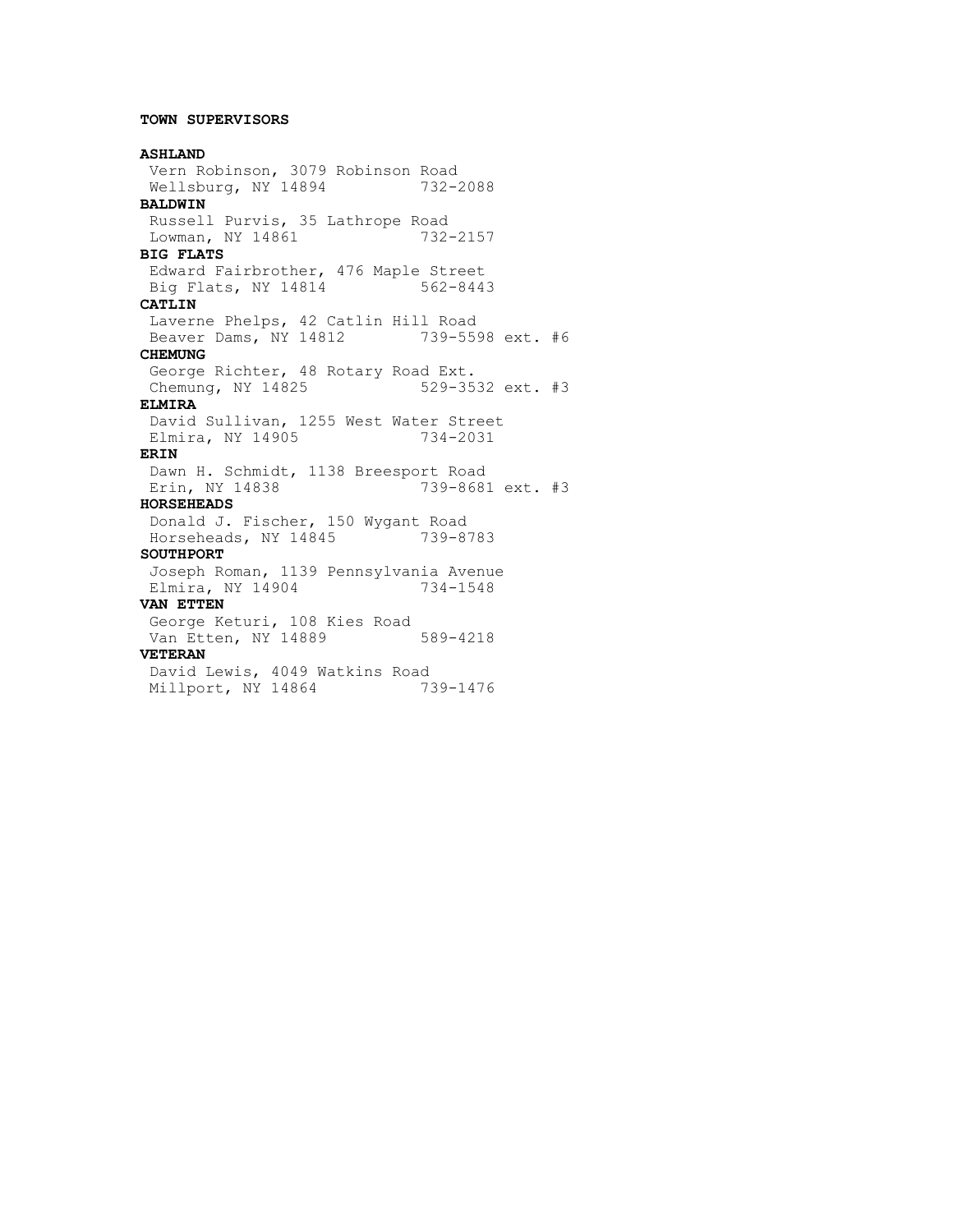## **TOWN OF ASHLAND OFFICIALS**

| TOWN HALL,                                                   |               |
|--------------------------------------------------------------|---------------|
| 3663 Sixth St.                                               |               |
| Wellsburg, NY 14894                                          | 732-0723      |
| Town Board Meetings:                                         | fax 732-5445  |
| second Thursday of each month at 7:00 p.m.                   |               |
| <b>SUPERVISOR</b>                                            |               |
| Vern Robinson, 3079 Robinson Road                            | 732-2088      |
| Wellsburg, NY 14894                                          | cell 873-4617 |
| TOWN CLERK/TAX COLLECTOR/COURT CLERK                         |               |
| Kimberly Tuttle                                              | 732-0723      |
| ashlandclerk@stny.rr.com                                     |               |
| Hours: Mon. & Tues. 9:00 a.m. - 2:00 p.m.                    |               |
| Wed. & Thurs. Noon - 5:00 p.m.                               |               |
| TOWN JUSTICE<br>Leon Tuttle                                  | 438-0593      |
| <b>COUNCIL MEMBERS</b>                                       |               |
| Teresa Olszowy, 2627 Comfort Hill Road                       |               |
| Wellsburg, NY 14894                                          | $734 - 0458$  |
| Charlie Wilson, 3090 Smith Road                              |               |
|                                                              | 735-0310      |
| Wellsburg, NY 14894<br>Lisa McDonald, 2824 Comfort Hill Road |               |
| Wellsburg, NY 14894                                          | $734 - 5288$  |
| Chad McDonald, 2824 Comfort Hill Road                        |               |
| Wellsburg, NY 14894                                          | $734 - 5288$  |
| SUPERINTENDENT OF HIGHWAYS                                   |               |
| Chris Doane, 228 Terrace Street                              |               |
| Wellsburg, NY 14894                                          | 733-0701      |
| COURT ATTENDANT                                              |               |
| Tim Sweeney                                                  | 732-0723      |
| <b>ASSESSOR</b>                                              |               |
| David Reger                                                  | 734-4424      |
| <b>ATTORNEY</b>                                              |               |
| Kimberlee Middaugh, 1 W. Church Street                       |               |
| Elmira, NY 14901                                             | 734-2271      |
| PLANNING BOARD CHAIRMAN                                      |               |
| James Ketter                                                 |               |
| ZONING BOARD OF APPEALS CHAIRMAN                             |               |
| Sheldon Robinson, 3078 Robinson Road                         |               |
| Wellsburg, NY 14894                                          | 733-2957      |
| BUILDING INSPECTOR/                                          |               |
| FIRE CODE ENFORCEMENT OFFICER                                |               |
| Joseph Morey                                                 | 857-6442      |
| <b>HISTORIAN</b>                                             |               |
| Thomas Beatty, 3663 Sixth Street<br>Wellsburg, NY 14894      | 732-0723      |
|                                                              |               |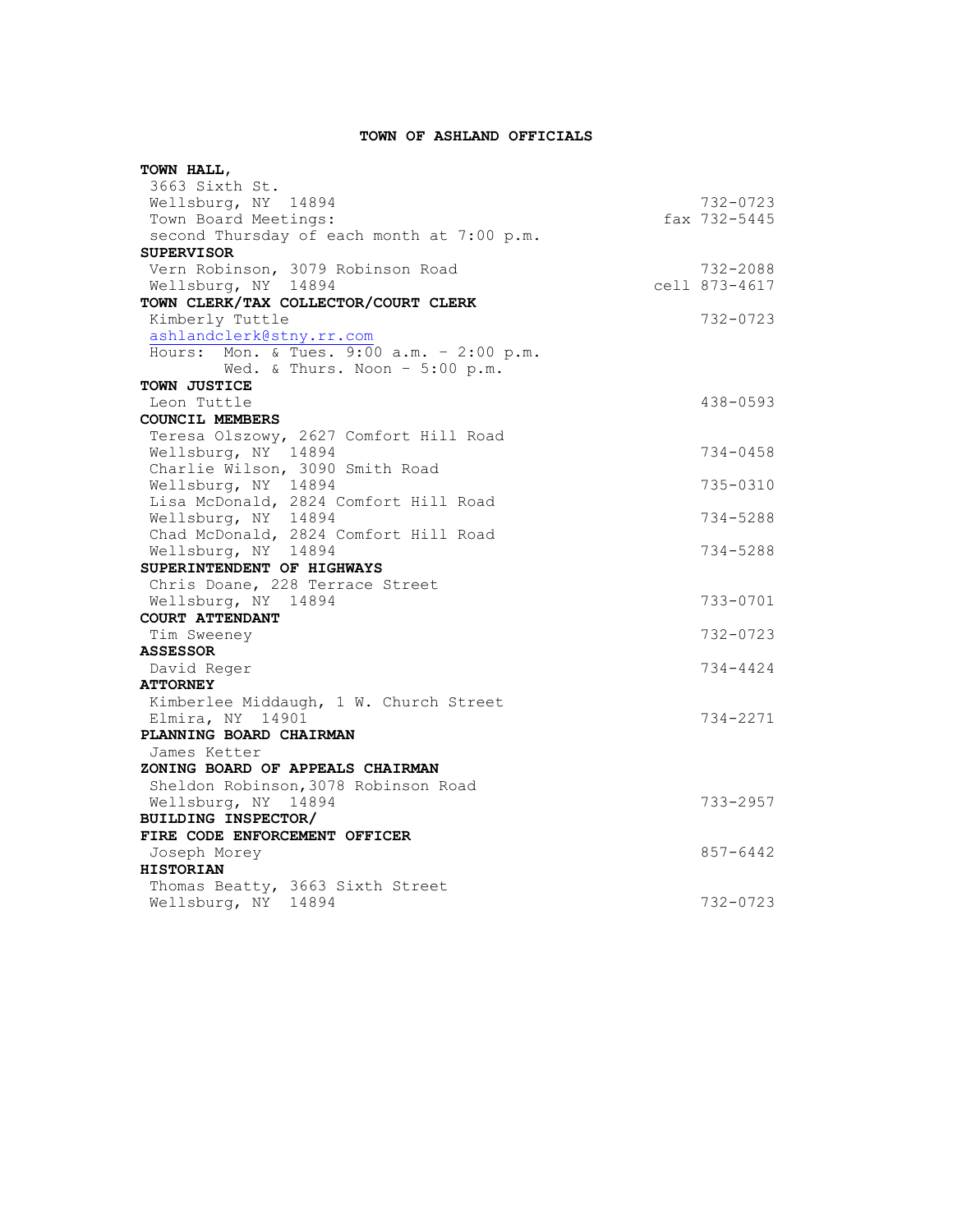## **TOWN OF BALDWIN OFFICIALS**

| <b>TOWN HALL</b>                                        |              |
|---------------------------------------------------------|--------------|
| 622 Breesport-North Chemung Road                        | 398-7208     |
| Lowman, NY 14861                                        | fax 398-7208 |
| Town Board Meetings:                                    |              |
| second Wednesday of each month at 6:00 p.m.             |              |
| (October & November first Wednesday at 6:00 p.m.)       |              |
| <b>SUPERVISOR</b>                                       |              |
| Russell Purvis, 35 Lathrope Road                        |              |
| Lowman, NY 14861                                        | 732-2157     |
| TOWN CLERK                                              |              |
| Faith B. Marmor                                         | 398-7208     |
| TOWN JUSTICE                                            |              |
| Joseph Spencer                                          | 483-3440     |
| Court hours: $1^{st}$ and $3^{rd}$ Tuesdays - 5:30 p.m. | fax 398-7208 |
| TAX COLLECTOR                                           |              |
| Chemung County Treasurer                                |              |
| 320 E. Market Street, Elmira, NY                        | 737-2925     |
| <b>COUNCIL MEMBERS</b>                                  |              |
| Patrick Collins, 756 Breesport-North Chemung Rd.        |              |
| Lowman, NY 14861                                        | 398-7208     |
| Zachary Collins, 1446 Hoffman Hollow Rd.                |              |
| Lowman, NY 14861                                        | 732-9724     |
| Joshua Smith, 743 Breesport-North Chemung Rd.           |              |
| Lowman, NY 14861                                        | 398-7208     |
| Nancy Purvis, 35 Lathrope Road                          |              |
| Lowman, NY 14861                                        | 732-2157     |
| <b>BOOKKEEPER</b>                                       |              |
| Barbara Harding                                         | 398-7208     |
| <b>HIGHWAY GARAGE</b>                                   | 732-3035     |
| <b>ATTORNEY</b>                                         |              |
| Jeremy Hourihan                                         | 734-0661     |
| 110 Baldwin Street Elmira, NY 14901                     |              |
| <b>BUILDING INSPECTOR/</b>                              |              |
| CODE ENFORCEMENT OFFICER                                |              |
| Martin Jerzak                                           | 731-9529     |
|                                                         | fax 398-7208 |
| <b>ASSESSOR</b>                                         |              |
| Terie Huseby                                            | $240 - 1605$ |
|                                                         | fax 398-7208 |
| PLANNING BOARD CHAIRMAN                                 |              |
| Ashur Terwilliger, 194 Hugg Road                        |              |
| Lowman, NY 14861                                        | 733-3957     |
| ZONING BOARD OF APPEALS CHAIRMAN                        |              |
| Elizabeth Steiner                                       | 732-4096     |
| <b>HISTORIAN</b>                                        |              |
| Mary Courtright                                         | 733-8831     |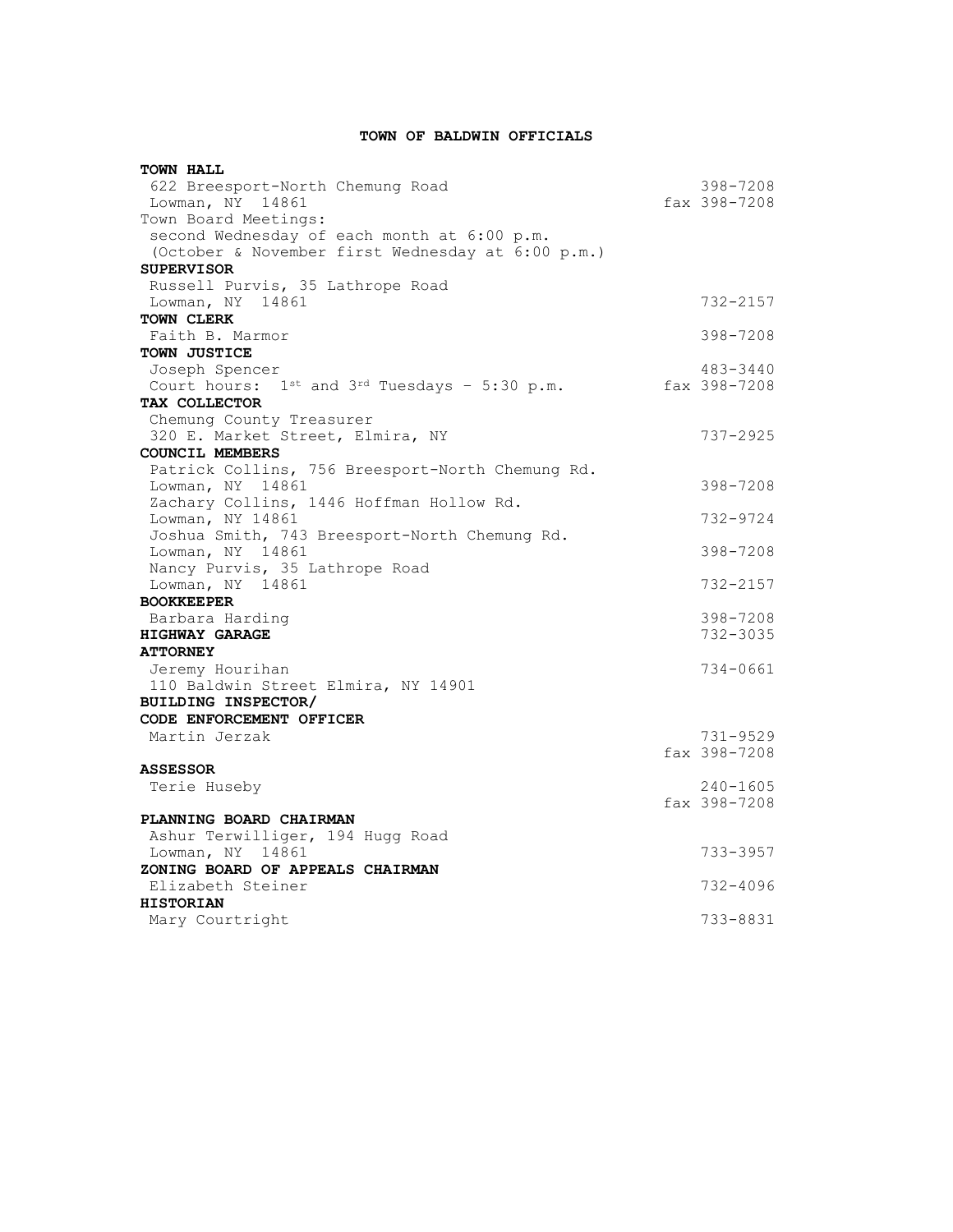## **TOWN OF BIG FLATS OFFICIALS**

| <b>TOWN HALL</b>                               |              |               |                   |  |
|------------------------------------------------|--------------|---------------|-------------------|--|
| 476 Maple Street, Big Flats                    | $562 - 8443$ |               |                   |  |
| NY 14814                                       | fax 562-7063 |               |                   |  |
| HOURS: Monday - Friday, 8:00 a.m. to 4:00 p.m. |              |               |                   |  |
| Town Board Meetings:                           |              |               |                   |  |
| second Wednesday of each month at 4:30 p.m.    |              |               |                   |  |
| fourth Wednesday of each month at 4:30 p.m.    |              |               |                   |  |
| Website: www.bigflatsny.gov                    |              |               |                   |  |
| E-Mail: dept.name@bigflatsny.gov               |              |               |                   |  |
| <b>SUPERVISOR</b>                              |              |               |                   |  |
| Edward Fairbrother                             |              | Ext. 204      |                   |  |
| townsupervisor@bigflatsny.gov                  |              | $562 - 8443$  |                   |  |
|                                                |              | cell 738-2548 |                   |  |
| <b>TOWN CLERK</b>                              |              |               |                   |  |
| Linda Cross                                    |              | Ext. 201      |                   |  |
| <b>TOWN JUSTICES</b>                           |              |               |                   |  |
| Paul Hart                                      |              | Ext. 233      |                   |  |
| Lisa Hess                                      |              | Ext. 233      |                   |  |
| <b>COUNCIL MEMBERS</b>                         |              |               |                   |  |
| John Hunter                                    |              | 796-6221      |                   |  |
| Lee Giammichele                                |              | 426-2873      |                   |  |
| Michael Saglibene                              |              | 796-3375      |                   |  |
| Bob Adams                                      |              | 738-3753      |                   |  |
| TAX COLLECTOR                                  |              |               |                   |  |
| Linda Cross                                    |              | Ext. 203      |                   |  |
| <b>ASSESSOR</b>                                |              |               |                   |  |
| Melanie Van Noy                                |              |               | 562-8443 ext. 209 |  |
| PLANNING BOARD CHAIRMAN                        |              |               |                   |  |
| Scott Esty<br>ZONING BOARD OF APPEALS CHAIRMAN |              | Ext. 205      |                   |  |
|                                                |              | Ext. 205      |                   |  |
| Heather Hanson<br>HIGHWAY SUPERVISOR           |              |               |                   |  |
| Dan McInerny                                   |              | Ext. 226      |                   |  |
| BUILDING INSPECTION/PLANNING                   |              |               |                   |  |
| Tom Whispel                                    |              | Ext. 206      |                   |  |
| DPW DIRECTOR/WATER SYSTEM SUPERVISOR           |              |               |                   |  |
| Shawn Crater                                   |              | Ext. 228      |                   |  |
| RECREATION LEADER                              |              |               |                   |  |
| Marge Tremaine                                 |              | Ext. 307      |                   |  |
| COMMUNITY CENTER                               |              |               |                   |  |
| Patricia Hartigan-Huten                        |              | Ext. 303      |                   |  |
|                                                |              |               |                   |  |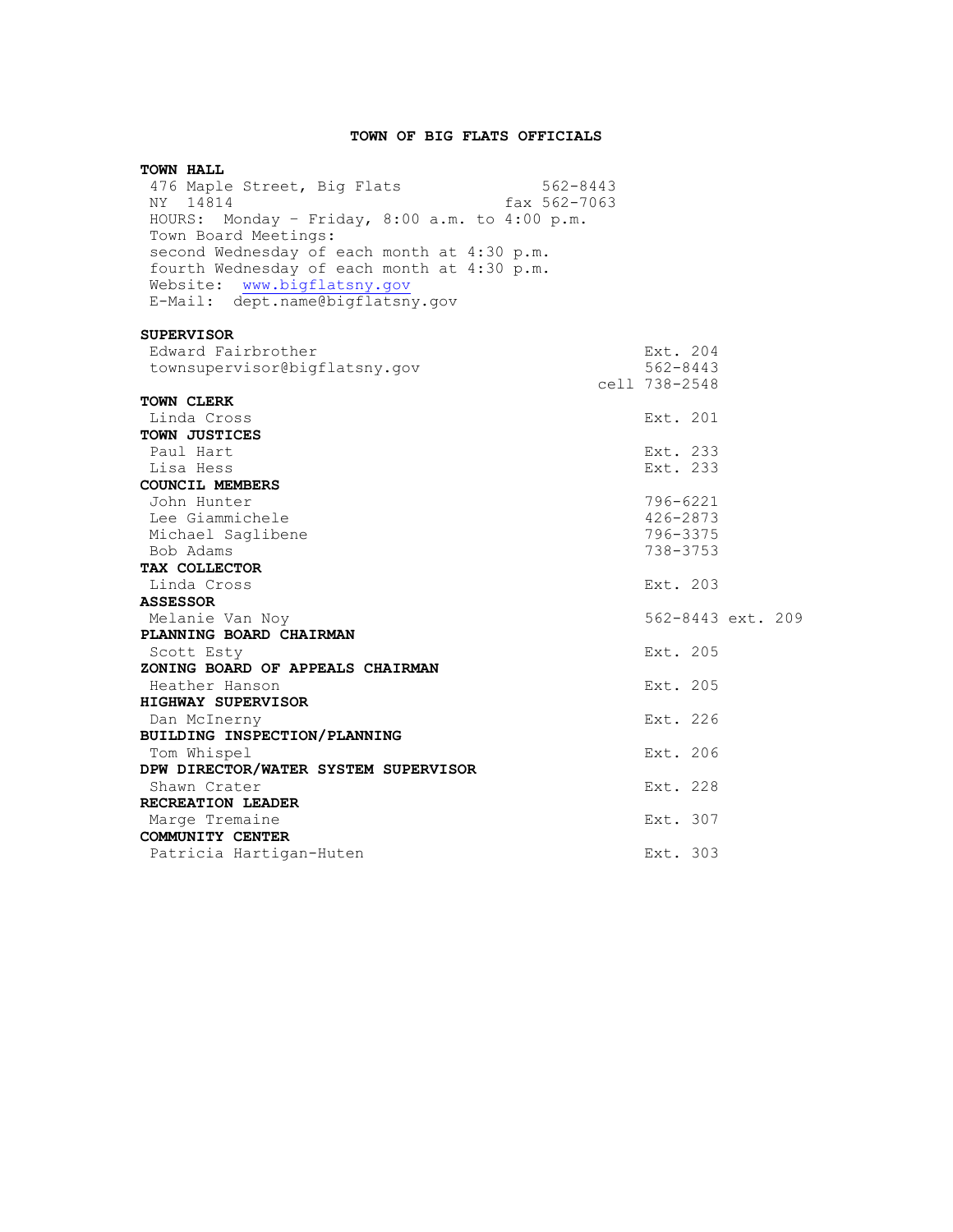## **TOWN OF CATLIN OFFICIALS**

**TOWN HALL** 1448 Chambers Rd., 739-5598 Beaver Dams, NY 14812 Town Board Meetings: second Thursday of each month at 7:00 p.m. **HIGHWAY GARAGE** 239-1453 Mon. – Fri. 7:00 a.m. – 3:30 p.m. **SUPERVISOR** Laverne Phelps, 42 Catlin Hill Road 739-5598 ext.6 Beaver Dams, NY 14812 cell 426-1013 Example Fields, and South Hills Work<br>
Beaver Dams, NY 14812<br>
catlinsupervisor@gmail.com **TOWN CLERK/TAX COLLECTOR** Dail Phelps 739-5598 ext. 1 Hours: Mon., Tue., Thurs. 9:00 a.m. – 1:00 p.m. **TOWN JUSTICES** Richard Brink Office Open -  $1$ <sup>st</sup> and  $3^{rd}$  Wednesdays  $5:00$  p.m.  $739-5598$  ext. 3 Court Hours -  $1^{st}$  and  $3^{rd}$  Wednesdays 7:00 p.m. fax 795-1740 cjividen@nyscourts.gov **COUNCIL MEMBERS** William Collier, 1330 Chambers Road Beaver Dams, NY 14812 938-5526 Craig Christiansen, 951 Murphy Hill Rd. Horseheads, NY 14845 259-3499 Ron Moshier, 363 Post Creek Rd.  $H$ orseheads, NY 14845  $368-1206$ Mike Koval, 57 Catlin Hill Rd. Beaver Dams, NY 14812 329-4458 **SUPERINTENDENT OF HIGHWAYS** Joseph Doan 739-1453 cell 426-5962 **ASSESSOR** Katherin N. Gabriel 2008 and 2008 739-5598 ext. 2 Hours: 1st and 3rd Wed., 12:30 p.m. – 4:30 p.m. cell 425-6522 kdeal@assessor.com **ATTORNEY** John Mustico, P.O. Box 1307, 221 W. Church Street 739-6702 Elmira, NY 14902 **fax 739-8651** cell 857-7482 **PLANNING BOARD CHAIRMAN** James Plate, Post Creek Road Beaver Dams, NY 14812 739-9107 **ZONING BOARD OF APPEALS CHAIRMAN** Claudia Maroney **BUILDING INSPECTOR/CODE ENFORCEMENT OFFICER** Brad Laverty Office Hours: Mon. 2:30 p.m. – 4:30 p.m. 739-5598 ext. 4 catlincode@gmail.com cell 738-1245 **HISTORIAN** Mark Claypool, 375 Barnes Hill Road Horseheads, NY 14845 796-9424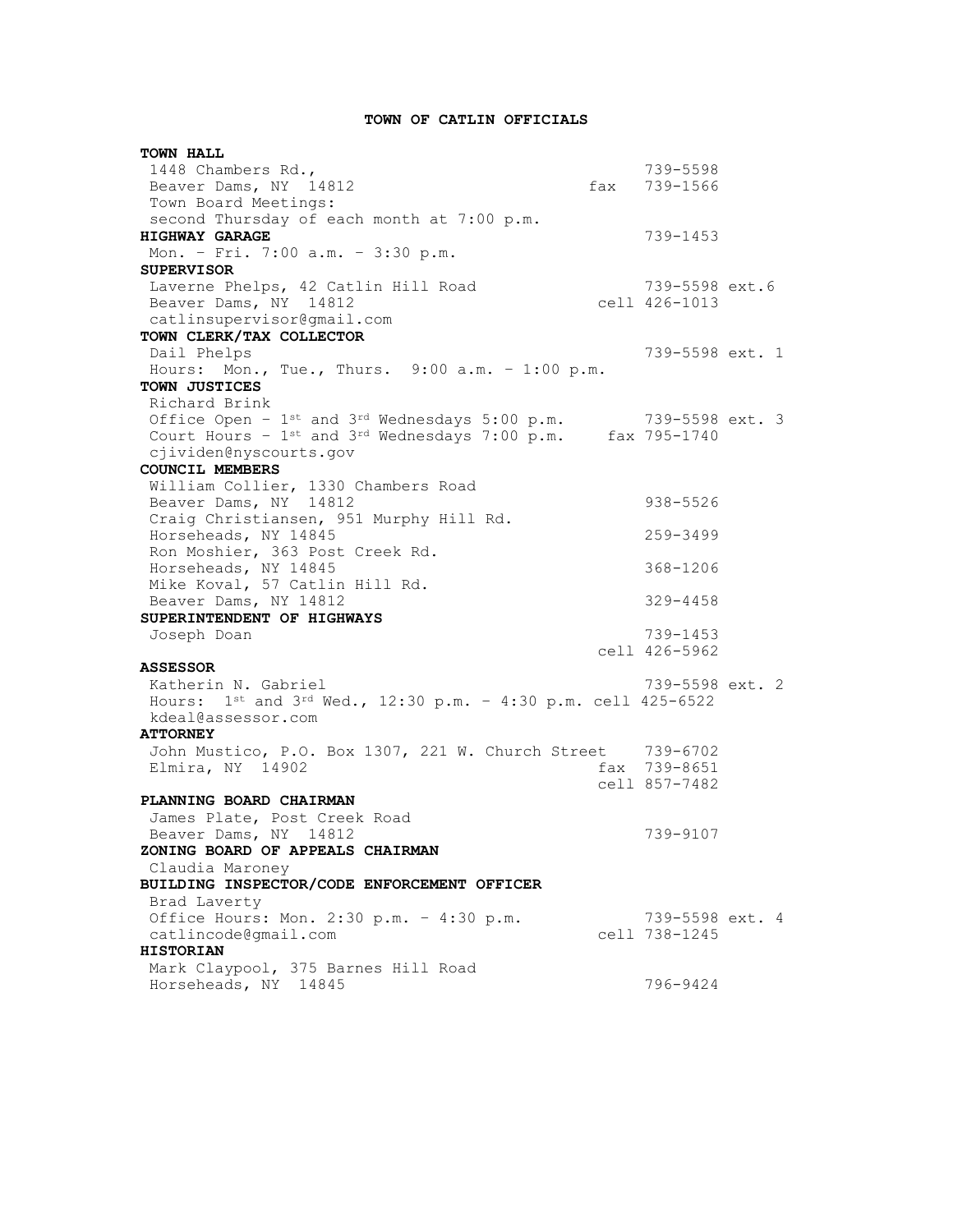### **TOWN OF CHEMUNG OFFICIALS**

| <b>TOWN HALL</b>                                     |              |                    |  |
|------------------------------------------------------|--------------|--------------------|--|
| 48 Rotary Road Ext.                                  |              |                    |  |
| Chemung, NY 14825                                    | $529 - 3532$ |                    |  |
| Town Board Meetings:                                 |              |                    |  |
| 2 <sup>nd</sup> Wednesday of each month at 7:00 p.m. |              |                    |  |
| Website: townofchemung.com                           |              |                    |  |
| <b>SUPERVISOR</b>                                    |              |                    |  |
| George Richter                                       |              | home 598-2327      |  |
|                                                      |              | office 529-3532 #6 |  |
| TOWN CLERK/TAX COLLECTOR                             |              |                    |  |
| Natasha Conklin                                      |              | office 529-3532 #2 |  |
| Hours: Mon-Thurs. 9:30 a.m. - 3:30 p.m.              |              | fax 529-6331       |  |
| Townclerk@townofchemung.com                          |              |                    |  |
| TOWN JUSTICES                                        |              | office 529-3532 #1 |  |
| Court Clerk - Nancy Perry                            |              | fax 529-9385       |  |
| Wesley A. Dibble                                     |              |                    |  |
| Douglas A. Vaughn                                    |              |                    |  |
| <b>COUNCIL MEMBERS</b>                               |              |                    |  |
| James Birney                                         |              | home 529-4064      |  |
| Todd Loper                                           |              | home 529-3293      |  |
| Michael Bernatavitz                                  |              | home 529-6358      |  |
| Joe Donovan                                          |              |                    |  |
| SUPERINTENDENT OF HIGHWAYS                           |              |                    |  |
| Chris Doane                                          |              | cell 738-6523      |  |
| Deputy - Adam Skinkle                                |              | office 529-3532 #5 |  |
| <b>ASSESSOR</b>                                      |              |                    |  |
| David Reger                                          |              | $529 - 3532$ #4    |  |
| Wednesday 9:30 a.m. to 3:30 p.m.                     |              |                    |  |
| <b>ATTORNEY</b>                                      |              |                    |  |
| Kimberlee Middaugh                                   |              | office 732-2271    |  |
| ZONING BOARD OF APPEALS CHAIRPERSON                  |              |                    |  |
| Jim Collins                                          |              |                    |  |
| BUILDING INSPECTOR/ZONING OFFICER                    |              |                    |  |
| Chris Robinson                                       |              | office 529-3532 #3 |  |
|                                                      |              | Cell 426-7264      |  |
| <b>HISTORIAN</b>                                     |              |                    |  |
| Mary Ellen P. Kunst                                  |              |                    |  |

[historian@townofchemung.com](mailto:historian@townofchemung.com)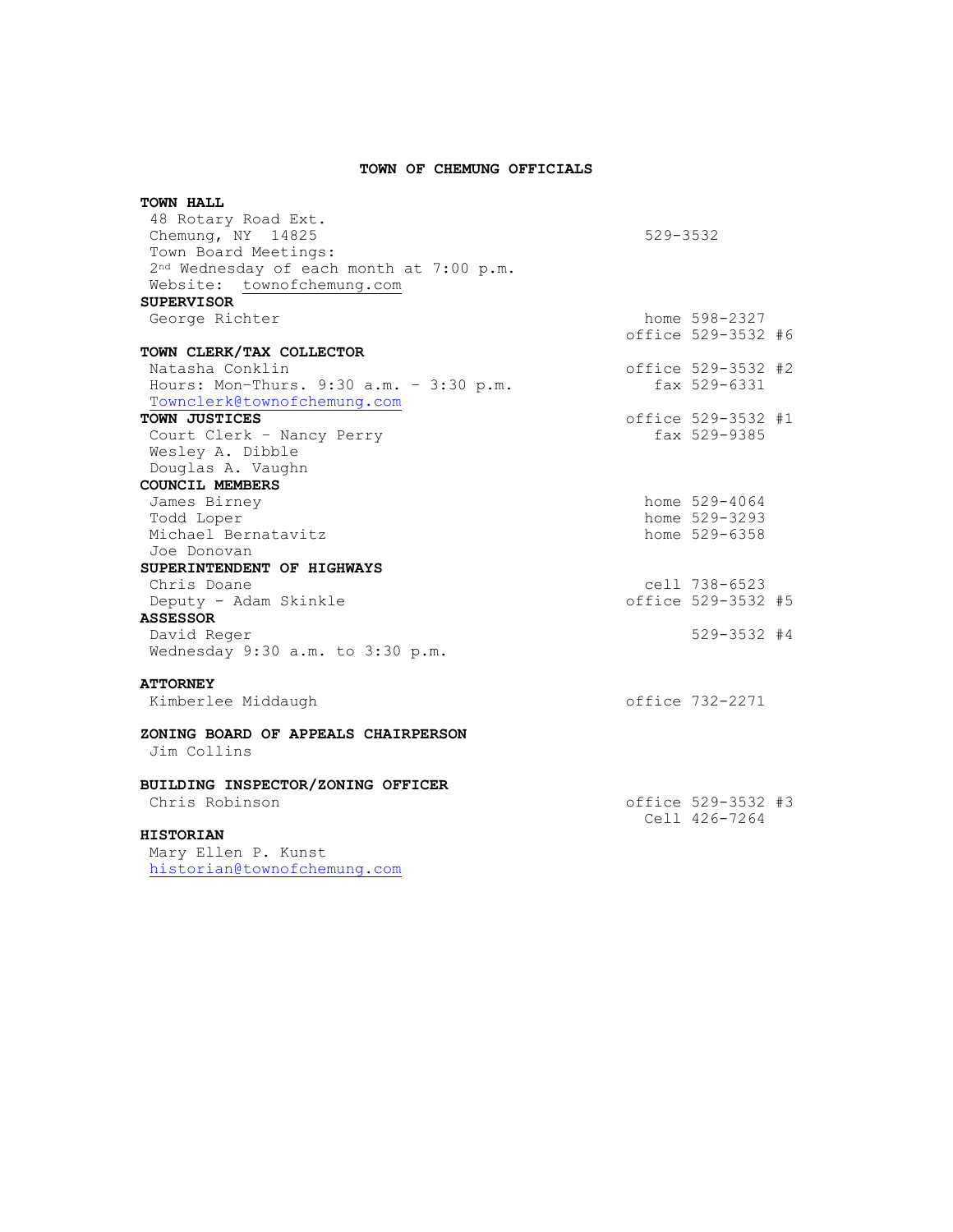## **TOWN OF ELMIRA OFFICIALS**

| TOWN HALL                                      |                 |
|------------------------------------------------|-----------------|
| 1255 W. Water Street                           |                 |
| Elmira, NY 14905                               | 734-2031        |
|                                                | fax 734-4089    |
| Town Board Meetings:                           |                 |
| third Monday of each month at 7:00 p.m.        |                 |
| Website: www.townofelmira.com                  |                 |
| <b>SUPERVISOR</b>                              | 734-2031        |
| David Sullivan<br>TOWN CLERK/RECEIVER OF TAXES |                 |
| Tammy Stein                                    |                 |
| Hours: 8:30 a.m. - 4:30 p.m.                   | 734-2031        |
| townclerk@townofelmira.com                     |                 |
| TOWN JUSTICES                                  |                 |
| James E. DeFilippo                             | 734-5971        |
| Kimberlee Middaugh                             | 734-5971        |
| COUNCIL MEMBERS                                |                 |
| Ron Allison, 94 Carrollton Avenue              |                 |
| Elmira, NY 14905                               | 734-6474        |
| Thomas Milliken, 914 W. Water Street           |                 |
| Elmira, NY 14905                               | $732 - 6760$    |
| Scott W.Bush, 386 Watercure Hill Road          |                 |
| Elmira, NY 14901                               | 733-5899        |
| Albert Lucarelli, 84 Durland Avenue            |                 |
| Elmira, NY 14905                               | 857-2854        |
| SUPERINTENDENT OF HIGHWAYS                     |                 |
| Matthew Mustico                                | 426-9270        |
| <b>ASSESSOR</b>                                | Office 734-1099 |
| Bruce Stanko                                   | 734-1486        |
| <b>ATTORNEY</b>                                |                 |
| Scott D. Moore, 231 W. Water Street, Suite 204 |                 |
| Elmira, NY 14901                               | 733-0333        |
| PLANNING BOARD CHAIRMAN                        |                 |
| Mark Miles                                     | 734-3608        |
| ZONING BOARD OF APPEALS CHAIRMAN               |                 |
| Joseph Sullivan                                | 734-3608        |
| BUILDING INSPECTOR/                            |                 |
| CODE ENFORCEMENT OFFICER                       |                 |
| Eric Crandall                                  | 734-3608        |
| <b>HISTORIAN</b>                               |                 |
| Scott Deming                                   | 732-1177        |
| STORMWATER COORDINATOR                         |                 |
| Matthew Mustico                                | 734-0199        |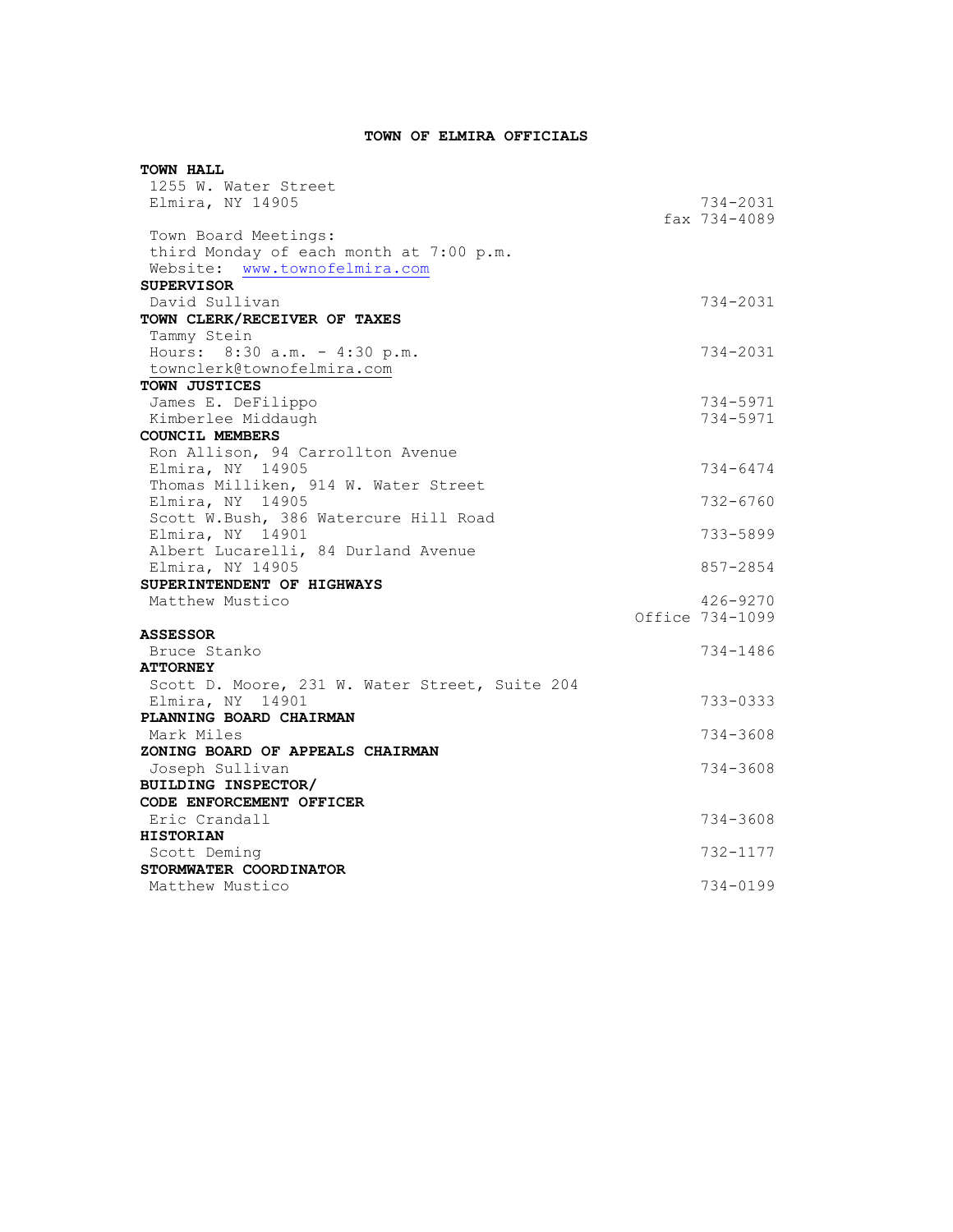# **TOWN OF ERIN OFFICIALS**

| <b>TOWN HALL</b>                                                       |                      |                         |  |
|------------------------------------------------------------------------|----------------------|-------------------------|--|
| 1138 Breesport Road                                                    |                      |                         |  |
| Erin, NY 14838                                                         |                      | 739-8681                |  |
| Website: www.townoferin.org                                            |                      | fax 739-9396            |  |
| Town Board Meetings:                                                   |                      |                         |  |
| second Wednesday of each month at 6:30 p.m.                            |                      |                         |  |
| <b>SUPERVISOR</b>                                                      |                      |                         |  |
| Dawn H. Schmidt                                                        |                      | 739-8681 x3             |  |
| etownsupervisor@gmail.com                                              |                      | 733-4149                |  |
| TOWN CLERK/TAX COLLECTOR                                               |                      |                         |  |
| Diane Wise-Hollenbeck                                                  |                      | 739-8681 x1             |  |
| Hours: Mon. - Wed. - 1:00 p.m. - 6:00 p.m.                             |                      |                         |  |
| Fri. 8:00 a.m. - 12:00 p.m.                                            |                      |                         |  |
| etownclerk@stny.rr.com<br>TOWN JUSTICE                                 |                      |                         |  |
| Kyle Wieder                                                            |                      | 739-8681 x2             |  |
| Court Hours: 2 <sup>nd</sup> , 3RD, 4 <sup>TH</sup> Tuesdays 5:00 p.m. |                      | fax 739-3313            |  |
| DEPUTY TOWN SUPERVISOR                                                 |                      |                         |  |
| Daniel Delorme, 1030 Jackson Creek Road                                |                      |                         |  |
| Cayuta, NY 14824                                                       |                      |                         |  |
| COUNCIL MEMBERS                                                        |                      |                         |  |
| Randy Evans, 1173 Breesport Road                                       |                      |                         |  |
| Erin, NY 14838                                                         |                      | 796-2318                |  |
| William VanRiper, Jr., 79 Wheaton Road                                 |                      |                         |  |
| Erin, NY 14838                                                         |                      | 796-0522                |  |
| Michael Shutts, 115 Laurel Hill Road                                   |                      |                         |  |
| Erin, NY 14838                                                         |                      | 846-8509                |  |
| SUPERINTENDENT OF HIGHWAYS                                             |                      |                         |  |
| Steve Tyler                                                            |                      | 796-9888                |  |
| Stownoferin@gmail.com                                                  |                      |                         |  |
| <b>ASSESSOR</b>                                                        |                      |                         |  |
| Terrie W. Huseby                                                       |                      | $240 - 1605$            |  |
| twhuseby@yahoo.com                                                     |                      |                         |  |
| Office: $2^{nd}$ & $4^{th}$ Wed. 4:30-6:00 p.m.                        |                      |                         |  |
| <b>ATTORNEY</b>                                                        |                      |                         |  |
| Kimberlee Balok Middaugh                                               |                      | 739-2271                |  |
| PLANNING BOARD CHAIRMAN                                                |                      |                         |  |
| Oletha Cedar, 1017 Breesport Road                                      |                      |                         |  |
| Erin, NY 14838                                                         |                      |                         |  |
| erinplanningboard@gmail.com                                            |                      | 739-8814                |  |
| ZONING BOARD OF APPEALS CHAIRMAN                                       |                      |                         |  |
| vacant                                                                 |                      |                         |  |
| ANIMAL CONTROL                                                         | $(shelter)$ 737-5767 |                         |  |
| City of Elmira                                                         |                      | 735-8600                |  |
| BUILDING INSPECTOR/CODE ENFORCEMENT OFFICER                            |                      |                         |  |
| John McCracken, 15 Shamrock Drive<br>Erin, NY 14838                    |                      | 739-8681 x6<br>481-9451 |  |
| <b>HISTORIAN</b>                                                       |                      |                         |  |
|                                                                        |                      | 739-1642                |  |
| Patricia Wainwright                                                    |                      |                         |  |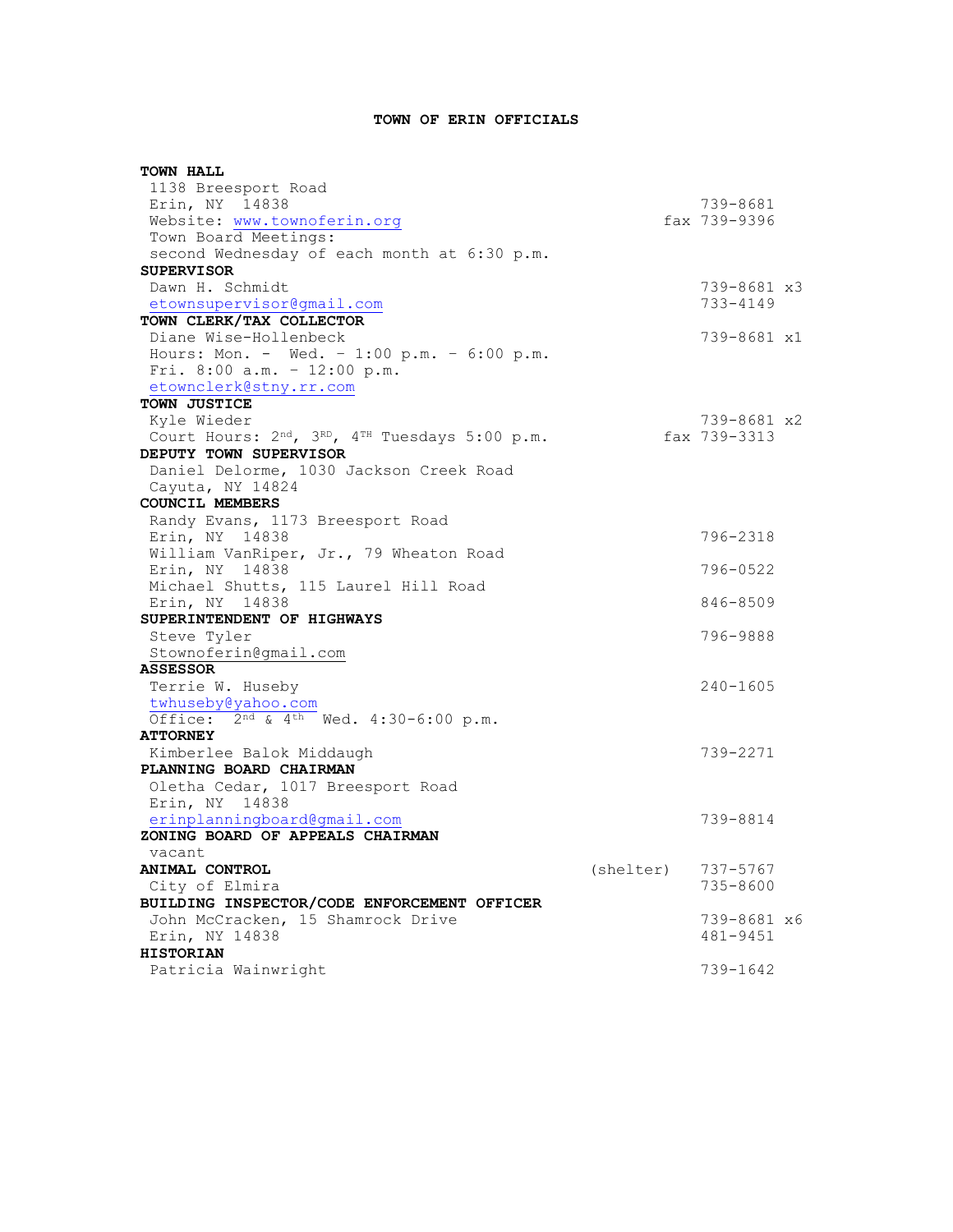# **TOWN OF HORSEHEADS OFFICIALS**

| <b>TOWN HALL</b>                            |              |
|---------------------------------------------|--------------|
| 150 Wygant Road                             |              |
| Horseheads, NY 14845                        | 739-8783     |
|                                             | fax 739-0469 |
| Hours: $8:00 a.m. - 4:00 p.m.$              |              |
| Town Board Meetings:                        |              |
| second Wednesday of each month at 7:00 p.m. |              |
| Website: www.townofhorseheads.org           |              |
| <b>SUPERVISOR</b>                           |              |
| Donald J. Fischer                           | 739-8783     |
| supervisor@townofhorseheads.org             |              |
| TOWN CLERK/RECEIVER OF TAXES                |              |
| Nancy Rohde                                 | 739-8783     |
| nrohde@townofhorseheads.org                 |              |
| TOWN JUSTICES                               |              |
| R. Craig Banfield, PO Box 29                |              |
| Horseheads, NY 14845                        | 739-2113     |
| <b>COUNCILPERSONS</b>                       |              |
| Stephen Wilber, 471 Old Ithaca Road         |              |
| Horseheads, NY 14845                        | 739-8297     |
| Carl R. Lewis, Sr., 304 Eisenhart Place     |              |
| Horseheads, NY 14845                        | 739-3074     |
| Donald Zeigler, 535 Watkins Road            |              |
| Horseheads, NY 14845                        | 739-3579     |
| Gary H. Riopko, 140 Lancelot Drive          |              |
| Elmira, NY 14903                            | 739-1216     |
| SUPERINTENDENT OF HIGHWAYS                  |              |
| Marty Vanderhoff                            |              |
| mvanderhoff@townofhorseheads.org            | 739-2410     |
| <b>ASSESSOR</b>                             |              |
| Teresa Lyons                                | 739-0873     |
| assessor@townofhorseheads.org               |              |
| <b>BUILDING INSPECTOR/</b>                  |              |
| CODE ENFORCEMENT OFFICER                    |              |
| Gregory Larnard, Tyler Bliss, Dave Murray   | 739-7605     |
| <b>ATTORNEY</b>                             |              |
| John P. Mustico, 150 Wygant Road            |              |
| Horseheads, NY 14845                        | 739-6702     |
| PLANNING BOARD                              |              |
| 150 Wygant Road                             |              |
| Horseheads, NY 14845                        | 739-8783     |
| ZONING BOARD OF APPEALS CHAIRMAN            |              |
| Brian Qualey                                | 739-8783     |
| <b>HISTORIAN</b>                            |              |
| Benjamin Erway                              | $426 - 8835$ |
| HOLDING POINT RECREATION COMPLEX            |              |
| April 1st to October 31st                   | 739-5691     |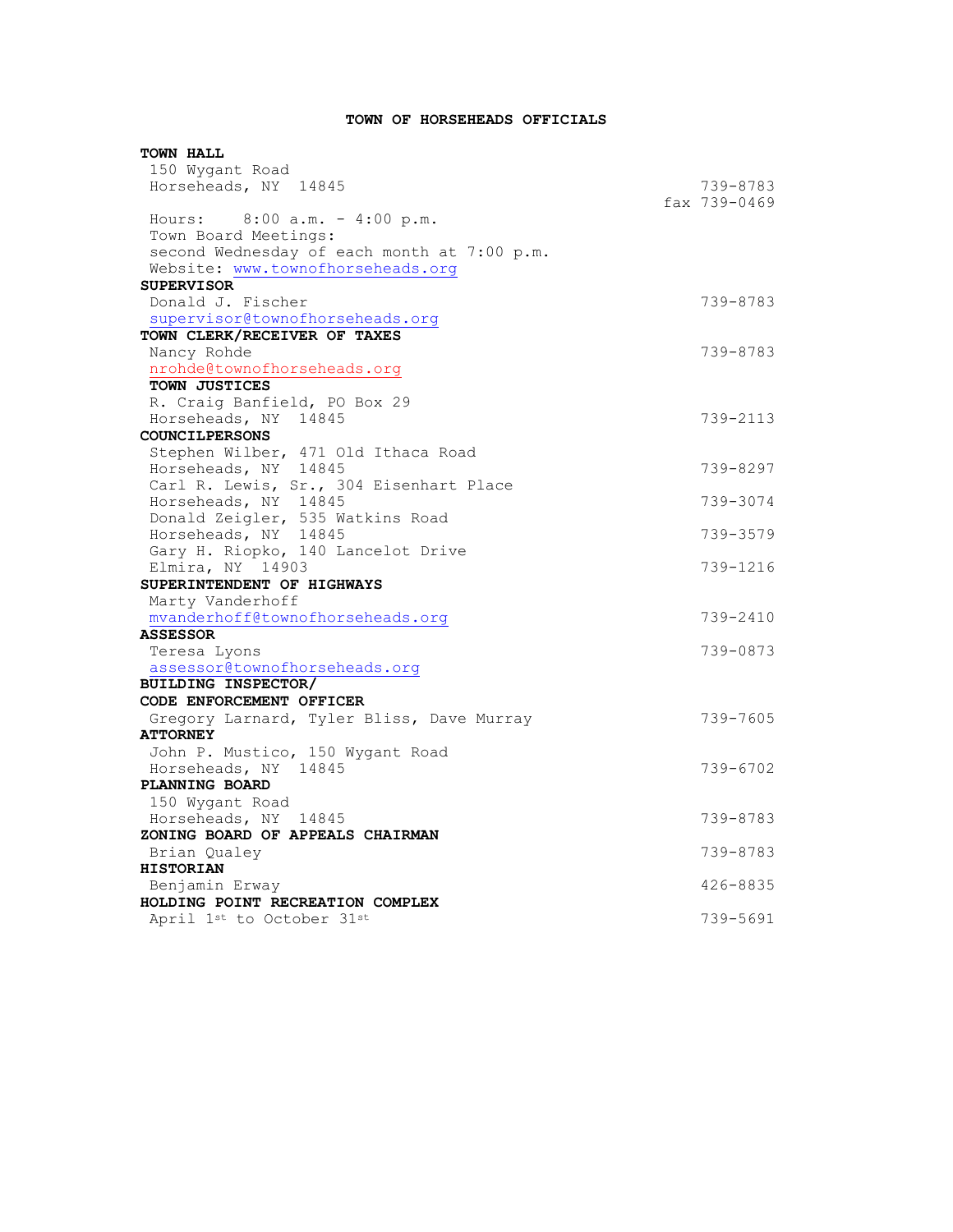# **TOWN OF SOUTHPORT OFFICIALS**

| <b>TOWN HALL</b>                            |              |
|---------------------------------------------|--------------|
| 1139 Pennsylvania Avenue                    |              |
| Elmira, NY 14904                            | 734-1548     |
|                                             | fax 732-5507 |
| Town Board Meetings:                        |              |
| second Tuesday of each month at 7:00 p.m.   |              |
| Website: townofsouthport.com                |              |
| <b>SUPERVISOR</b>                           |              |
| Joseph Roman                                | 734-1548     |
| TOWN CLERK/RECEIVER OF TAXES                |              |
| Carolyn Renko                               | 734-1548     |
| Hours: 8:00 a.m. - 4:00 p.m.                |              |
| TOWN JUSTICES                               |              |
| Joseph W. Holly                             | 734-4446     |
| Steven T. Milford                           | 734-4446     |
| <b>COUNCILPERSONS</b>                       |              |
| Daniel Hurley, 1543 Maple Avenue            |              |
| Elmira, NY 14904                            | 732-3231     |
| Glenn Gunderman, 20 Personius Road          |              |
| Pine City, NY 14871                         | $737 - 0553$ |
| Dan Williams, 148 Mt. View Dr.              |              |
| Pine City, NY 14871                         | $259 - 9262$ |
| Timothy Steed, 1215 Trescott Avenue         |              |
| Pine City, NY 14871                         | $734 - 1548$ |
| SUPERINTENDENT OF HIGHWAYS                  |              |
| Steven Renko, 67 Mt. View Drive             |              |
| Pine City, NY 14871                         | 733-5467     |
| <b>ASSESSOR</b>                             |              |
| David Reger                                 | 734-4424     |
| BUILDING INSPECTOR/CODE ENFORCEMENT OFFICER |              |
| Peter Rocchi                                | 737-5268     |
| PLANNING BOARD CHAIRMAN                     |              |
| Christopher Parsons                         | 732-4987     |
| ZONING BOARD OF APPEALS CHAIRMAN            |              |
| Justin Faulkner                             | $731 - 6811$ |
| RECREATION AND YOUTH SERVICES               |              |
| Ivan Puifoy                                 | $732 - 4265$ |
| SENIOR CITIZENS & COMMUNITY CENTER          | $732 - 1410$ |
| Chapel Park, 83 Personius Road              |              |
| Pine City, NY 14871                         |              |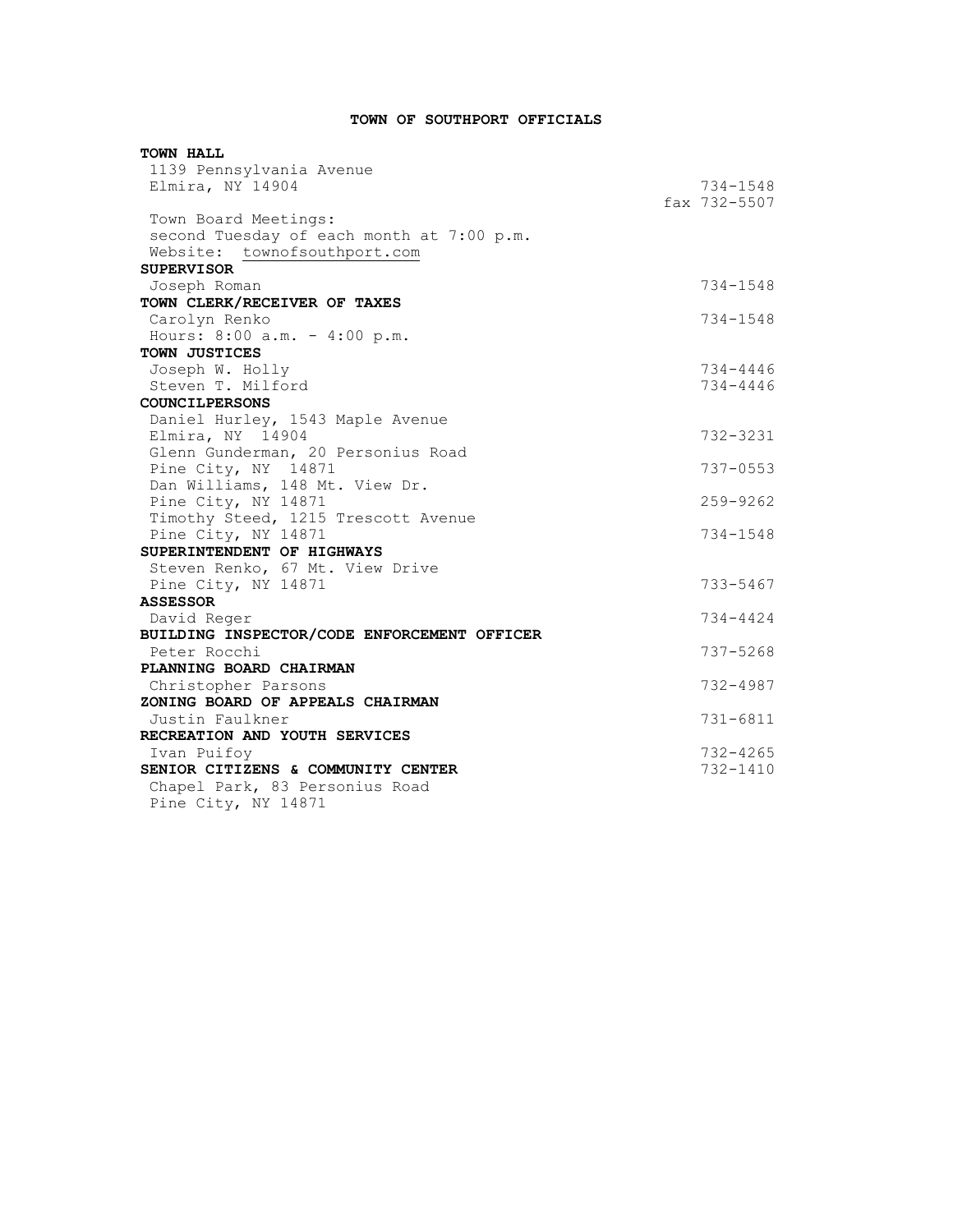### **TOWN OF VAN ETTEN OFFICIALS**

**TOWN HALL** 6 Gee S P.O. Box 177 Van Etten, NY 14889 Town Board Meetings: second Thursday of each month at 7:00 p.m. **SUPERVISOR** George Keturi, 108 Kies Road VanEtten, NY 14889 589-4218 **TOWN CLERK/** 589-4435 ext.4 **TAX COLLECTOR** 6.1 **TAX COLLECTOR** 589-4435 ext.2 Dawn Rose home 589-4612 Town Hall **fax** 589-4439 Hours: Tues. & Thurs. 11:00 a.m. – 4:00 p.m. Wed. 1:00 p.m. – 6:00 p.m. second Saturday of month 9:00-noon **TOWN JUSTICE** Leon Tuttle court 589-4435 fax 240-5551 **COURT CLERK** Kim Tuttle Court Hours: second, third & forth Wednesday of the month 6:00 p.m. Civil and Regular) **COUNCIL MEMBERS** Fred Swayze, 302 Rumsey Hill Road VanEtten, NY 14889 7889-7869 Penny Flora, 122 Main Street VanEtten, NY 14889 589-2022 Harold E. Shoemaker, 152 Shoemaker Road VanEtten, NY 14889 589-6045 Andrew Larison, 323 Cooper Hill Road VanEtten, NY 14889 857-6100 **SUPERINTENDENT OF HIGHWAYS** Bob Eastwood, 3425 Wyncoop Creek Rd. 793-3513 VanEtten, NY 14889 work (also fax)589-4549 **ASSESSOR** Mary Jo LeClaire Hours: Wednesday 4:00 p.m. – 6:00 p.m. 589-4435 ext. 1 **PLANNING BOARD CHAIRMAN** Vacant **CODE ENFORCEMENT OFFICER** Rich LeClaire 589-4435 ext. 5<br>
Van Etten, NY 14889 (1993-8036) Van Etten, NY 14889 Wednesdays 4:00 p.m. - 6:00 p.m. **ATTORNEY** Aaron Alsheiner, 1 W. Church Street Elmira, NY 14901 734-2271 **DOG CONTROL OFFICER**  Dustin Rose Van Etten, NY 14859 589-4435 ext. 7 **HISTORIAN** Bonnie Mallen **LIBRARIAN** Melissa Neufer 589-4755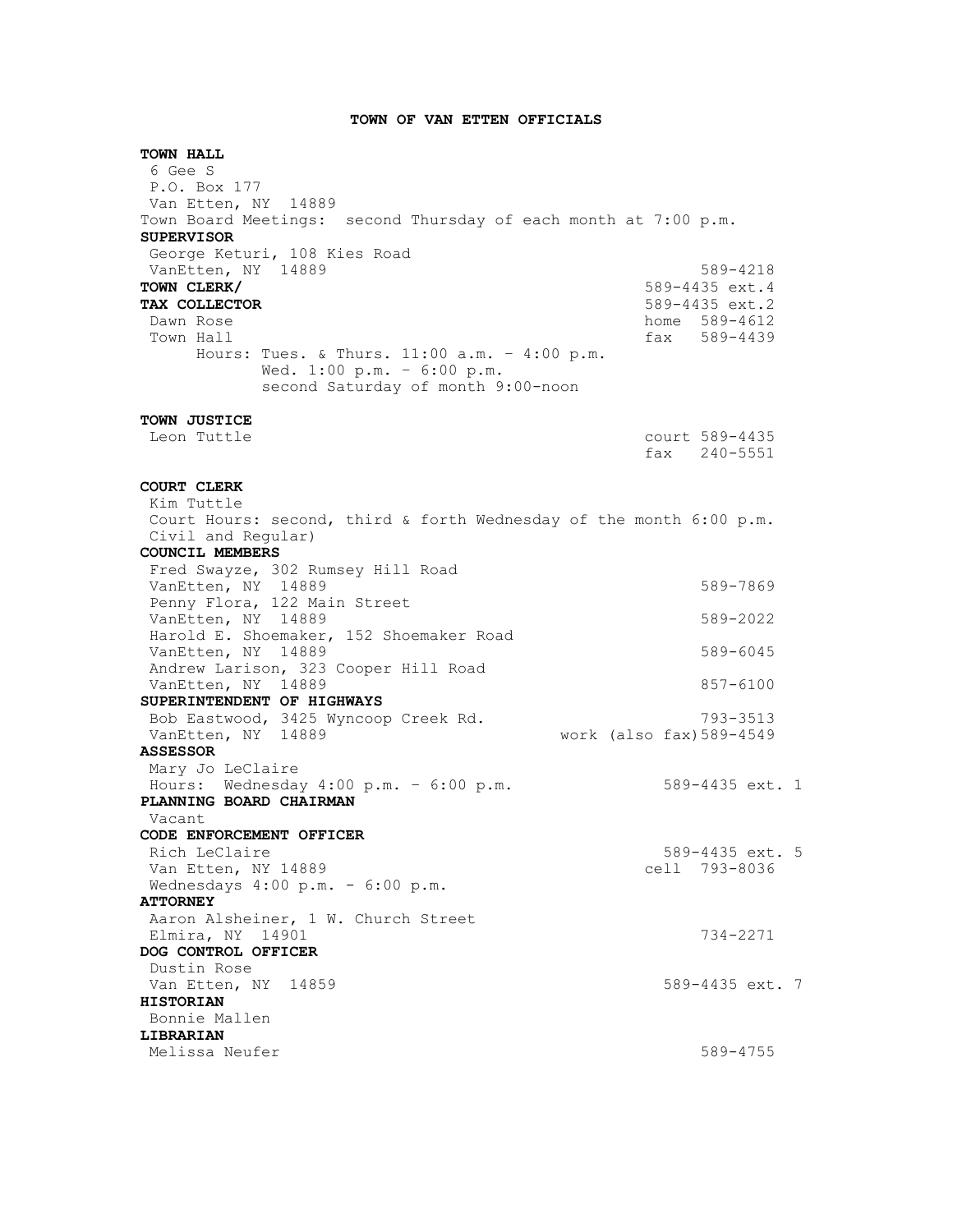# **TOWN OF VETERAN OFFICIALS**

| TOWN HALL                                                                             | 739-1476     |
|---------------------------------------------------------------------------------------|--------------|
| 4049 Watkins Road                                                                     |              |
| Millport, NY 14864                                                                    | fax 739-8371 |
| Town Board Meetings:                                                                  |              |
| second Thursday of each month at 7:00 p.m.                                            |              |
| Website: www.townofveteran.org                                                        |              |
| <b>SUPERVISOR</b>                                                                     |              |
| David Lewis                                                                           | 739-7638     |
| vetsup@stny.rr.com                                                                    |              |
| DEPUTY SUPERVISOR                                                                     |              |
| Vacant                                                                                |              |
| TOWN CLERK/TAX COLLECTOR                                                              |              |
| Patricia Manwaring                                                                    | 739-1476     |
| Hours: Mon., Tues., Thur., Fri., 9:30 a.m. - 5:00 p.m.                                |              |
| vetclerk@stny.rr.com                                                                  |              |
| TOWN JUSTICES                                                                         |              |
| Marie Roller                                                                          | 739-3337     |
| <b>COURT CLERKS</b>                                                                   |              |
| Rebecca Clark Tuesdays, 4:00 p.m. - 6:00 p.m.                                         |              |
| Bclark1@nycourts.gov                                                                  |              |
| Court held 2 <sup>nd</sup> , 3 <sup>rd</sup> , and 4 <sup>th</sup> Wednesday evenings |              |
| <b>COUNCIL MEMBERS</b>                                                                |              |
| William Winkky, 903 Ridge Road                                                        | 739-7385     |
| Horseheads, NY 14845<br>Francis Henke, 1274 Middle Road                               |              |
| Horseheads, NY 14845                                                                  | 738-8531     |
| Shawn Lapierre, 31 Clair Street                                                       |              |
| P.O. Box 191                                                                          |              |
| Pine Valley, NY 14872                                                                 | 333-0119     |
| SUPERINTENDENT OF HIGHWAYS                                                            |              |
| Curtis Rhodes, 1011 Ridge Road                                                        |              |
| Horseheads, NY 14845                                                                  | 739-1261     |
| vethighway@stny.rr.com                                                                |              |
| <b>ASSESSOR</b>                                                                       |              |
| Sally Whitson (Thursdays - Noon-4:30 p.m.)                                            | 739-1476     |
| vetassessor@stny.rr.com                                                               |              |
| CODE ENFORCEMENT OFFICER                                                              |              |
| Kenneth Ripley                                                                        |              |
| (Mondays - 1:30 p.m. to 4:30 p.m.)                                                    | 742-9645     |
| kenripley@stny.rr.com                                                                 |              |
| <b>ATTORNEY</b>                                                                       |              |
| John G. Groff, Esq., 53 Silver Oak Dr.                                                |              |
| Horseheads, NY 14845                                                                  | 857-2777     |
| PLANNING BOARD CHAIRMAN                                                               |              |
| Ed Derry, 278 Veteran Hill Road                                                       |              |
| Horseheads, NY 14845                                                                  |              |
| ZONING BOARD OF APPEALS CHAIRMAN                                                      |              |
| Liane O'Brien, 26 Fairway Lane                                                        |              |
| Horseheads, NY 14845                                                                  | 426-5806     |
| <b>HISTORIAN</b>                                                                      |              |
| Tim Rodabaugh                                                                         |              |
| Rick Smith                                                                            | 873-4529     |
| veteranny@yahoo.com                                                                   |              |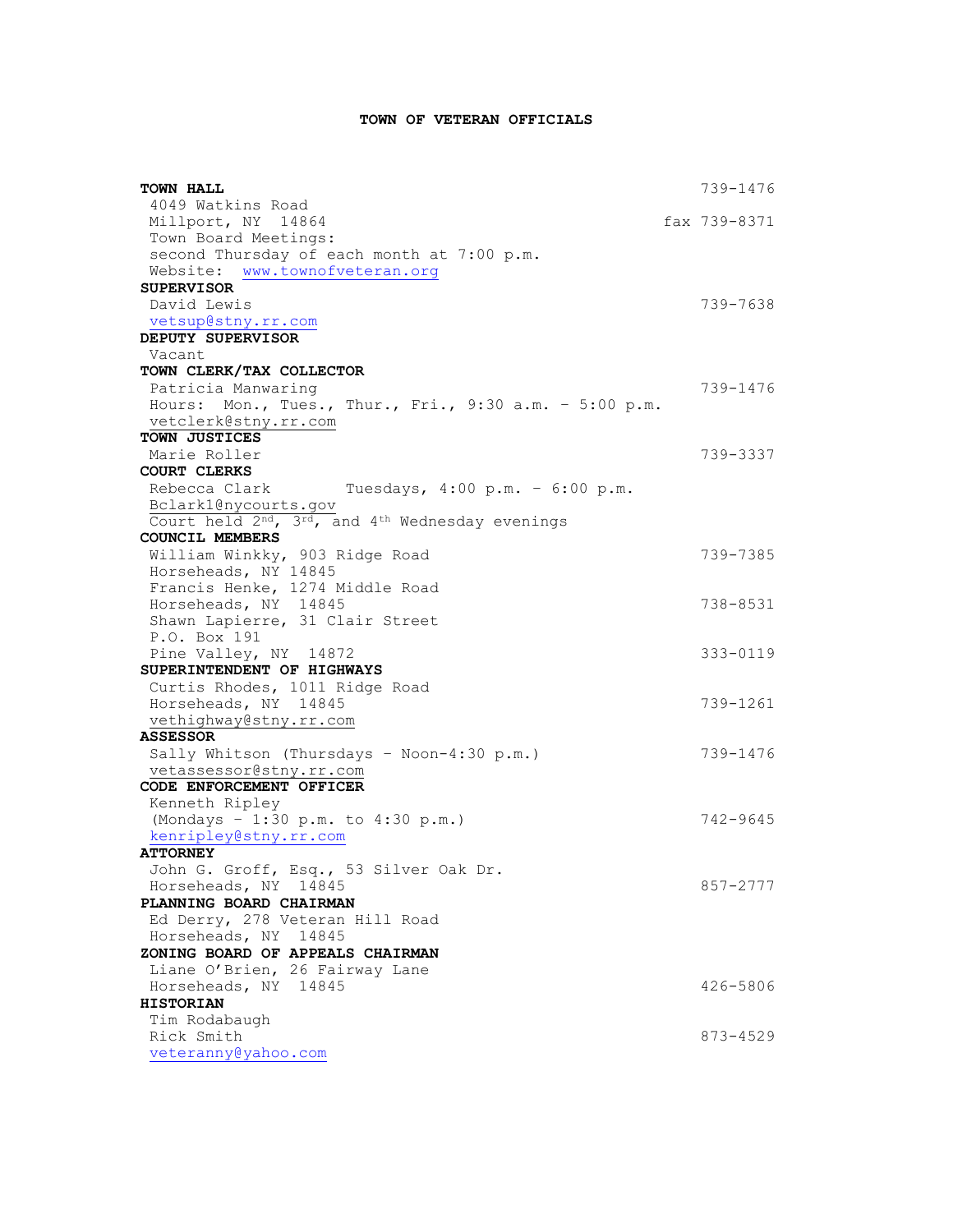## **CITY OF ELMIRA OFFICIALS**

# **CITY HALL**

| Elmira, NY 14901                                                                  | 317 East Church Street<br>Website: www.cityofelmira.net<br>City Council meets every other Monday at 5:30 p.m. | 737-5644<br>fax 737-5824 |
|-----------------------------------------------------------------------------------|---------------------------------------------------------------------------------------------------------------|--------------------------|
| <b>MAYOR</b><br>Daniel J. Mandell<br>239 Home Street<br>Elmira, NY 14904          |                                                                                                               | 735-0949                 |
| <b>COUNCIL MEMBERS</b><br><b>DISTRICT</b>                                         |                                                                                                               |                          |
| 1 st                                                                              | Nicholas J. Grasso, 25 Dininny Place<br>Elmira, NY 14905                                                      | $331 - 7564$             |
| 2 <sup>nd</sup>                                                                   | Brent A. Stermer, 408 William Street<br>Elmira, NY 14901                                                      | 426-7323                 |
| 3rd                                                                               | Joseph A. Duffy, 328 Irvine Place<br>Elmira, NY 14901                                                         | 733-8434                 |
| 4 <sup>th</sup>                                                                   | Mark A. Franchi, 912 N. Main Street<br>Elmira, NY 14901                                                       | 857-6133                 |
| 5 <sup>th</sup>                                                                   | Tory Kitching, 601 Maple Avenue<br>Elmira, NY 14904                                                           | 398-0773                 |
| 6 <sup>th</sup>                                                                   | Nanette Moss, 612 Coburn Street<br>Elmira, NY 14904                                                           | $331 - 7566$             |
| CITY MANAGER<br>P. Michael Collins<br>CITY CLERK<br>Angela J. Williams            |                                                                                                               | 737-5644<br>737-5673     |
| <b>CORPORATION COUNSEL</b><br>John Ryan, Esq.<br>CITY ASSESSOR                    |                                                                                                               | fax 737-5783<br>737-5674 |
| Bruce Stanko<br>CITY CHAMBERLAIN                                                  |                                                                                                               | 737-5670<br>fax 737-5783 |
| Charmain Cattan<br>CITY COURT JUDGE<br>Hon. Steven Forrest<br>Hon. Peter Finnerty |                                                                                                               | 737-5658<br>$873 - 9520$ |
| CITY COURT CLERK<br>Casey Johnson<br>COMMUNITY DEVELOPMENT                        |                                                                                                               | 873-9520                 |
| Emma Miran, Director                                                              |                                                                                                               | 737-5692<br>fax 737-5696 |
| PERSONNEL DEPARTMENT<br>P. Michael Collins                                        |                                                                                                               | 737-5644                 |
| PUBLIC WORKS DIRECTOR<br>Andy Avery                                               |                                                                                                               | 739-3896                 |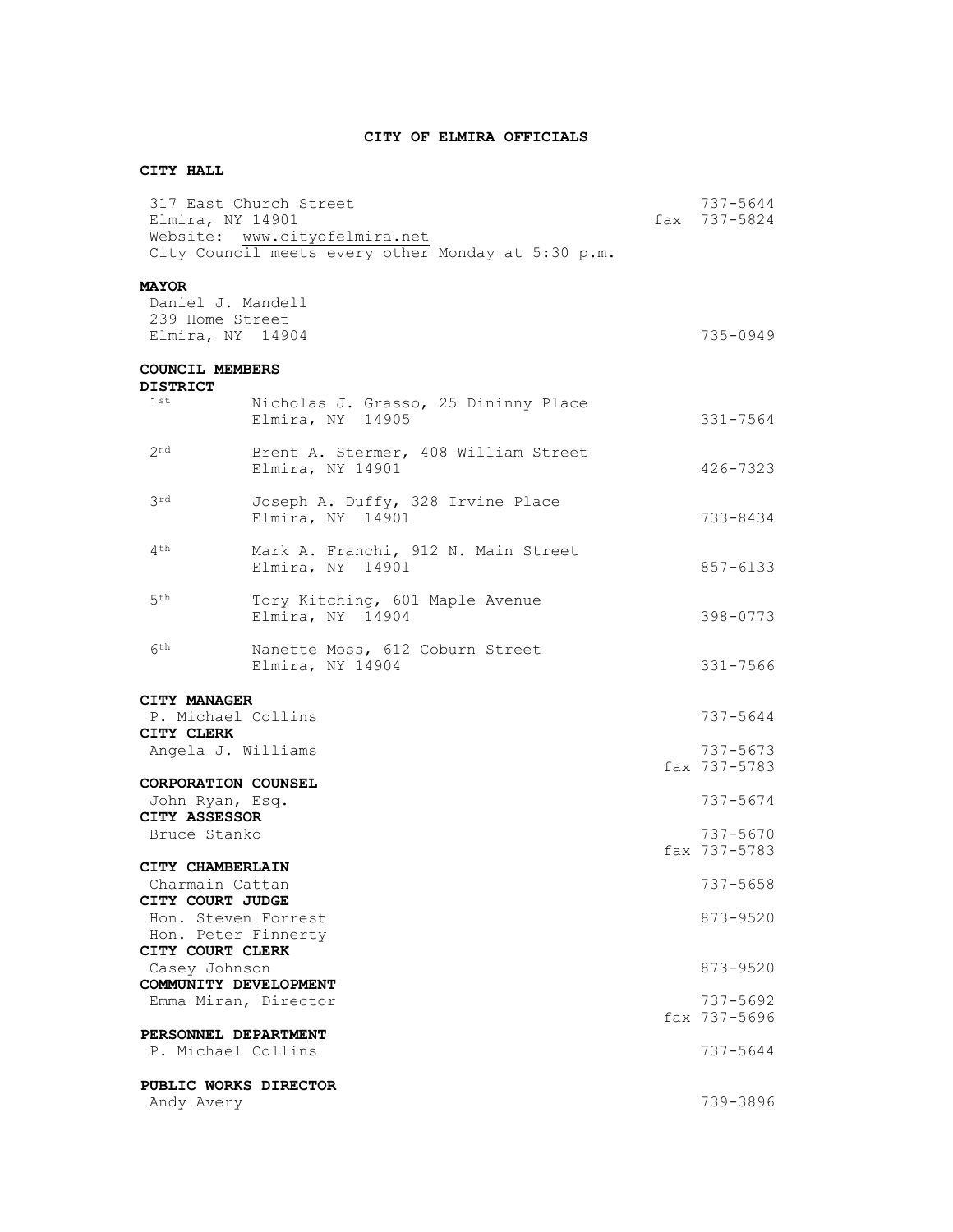| INSPECTION SERVICES                                          |              |
|--------------------------------------------------------------|--------------|
| John McCracken                                               | 737-5718     |
| <b>BUILDINGS AND GROUNDS</b>                                 |              |
| Don Bishop                                                   | $737 - 2833$ |
| PLANNING COMMISSION                                          |              |
| Joe Mustico, Chairman                                        | $733 - 6568$ |
| <b>CONSTABLES</b>                                            |              |
| Michael Seifert                                              | $215 - 0817$ |
| David Grier                                                  | $733 - 6293$ |
| POLICE CHIEF                                                 |              |
| Anthony Alvernaz                                             | $737 - 5611$ |
| FIRE CHIEF                                                   |              |
| Joseph Martino                                               | 737-5710     |
| ZONING BOARD OF APPEALS                                      |              |
| Tim Tobin, Chairman                                          | 734-1178     |
| ELMIRA HOUSING AUTHORITY                                     | 737-7100     |
| Karen Shafer, Executive Director<br>Patsy DiChiara, Chairman | 737-7136     |
| <b>WATER BOARD</b>                                           |              |
| Martin D. Chalk, President                                   | 733-9179     |
| Mark D. LaDouce, General Manager                             | fax 737-8842 |
| Denise Mullaney, Executive Secretary                         |              |
| Alyssa Mack, Treasurer                                       |              |
| MARK TWAIN GOLF COURSE                                       |              |
| Jay Turcsik                                                  | $737 - 5770$ |
| <b>HISTORIAN</b>                                             |              |
| Diane L. Janowski, 612 William Street                        |              |
| Elmira, NY 14901                                             | 737-7285     |
| CEMETERY COMMISSION                                          |              |
| Roger T. Cowulich                                            | $737 - 4621$ |
|                                                              |              |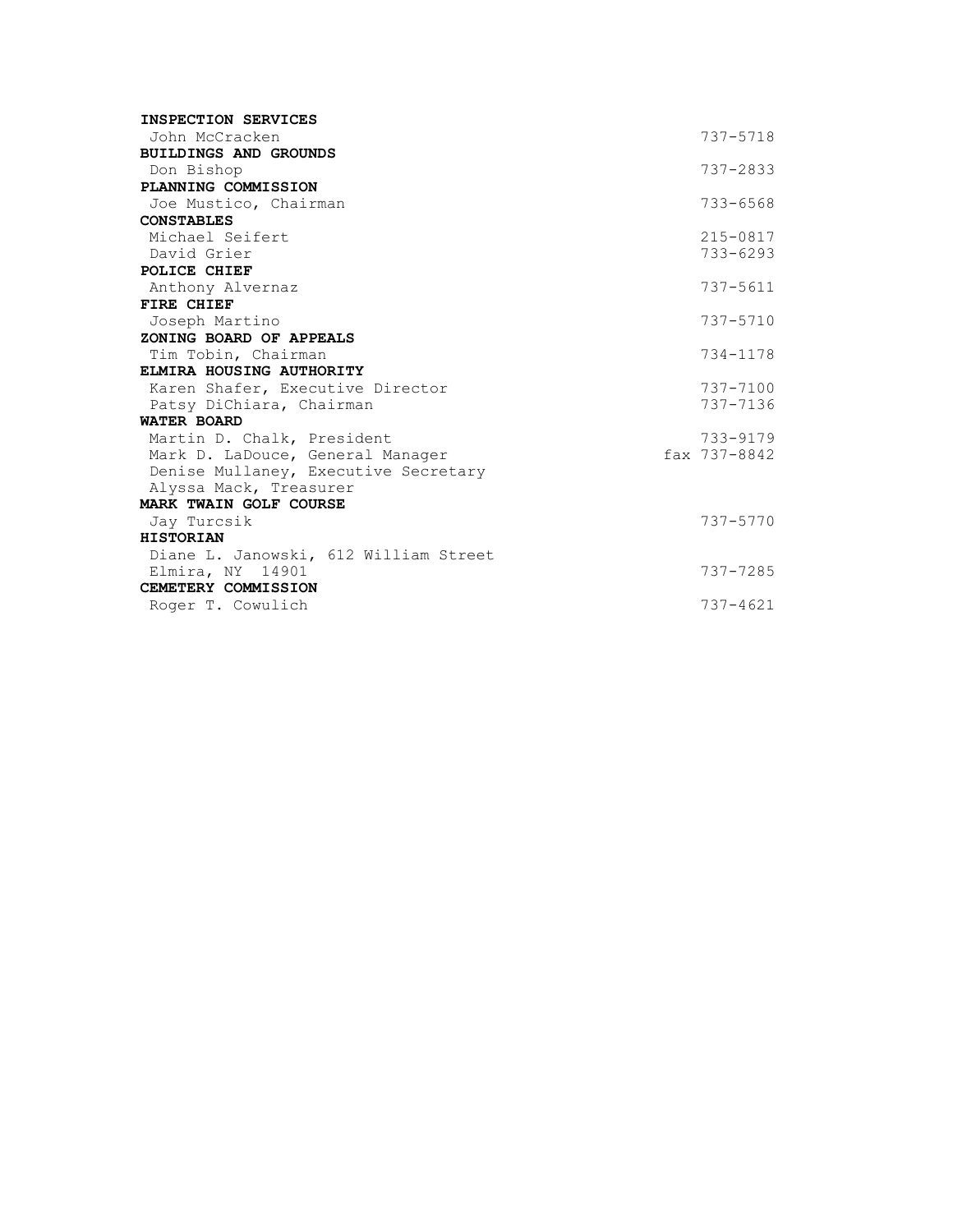# **VILLAGE OF ELMIRA HEIGHTS OFFICIALS**

| VILLAGE HALL                             |                  |
|------------------------------------------|------------------|
| 215 Elmwood Avenue                       |                  |
| Elmira Heights, NY 14903                 | 734-7156         |
|                                          | $fax 734 - 1607$ |
| Village Board Meetings:                  |                  |
| first Tuesday of each month at 7:00 p.m. |                  |
| Website: elmiraheightsvillage.com        |                  |
| <b>MAYOR</b>                             |                  |
| Margaret D. Smith                        |                  |
| Mayor.elmiraheights@gmail.com            | 734-7156         |
| <b>TRUSTEES</b>                          |                  |
| Jared Aiosa, 126 W. 14th Street, Apt. B  | 846-1224         |
| Elmira Heights, NY 14903                 |                  |
| Gary Patelunas, 159 E. 18th Street       | $331 - 5696$     |
| Elmira Heights, NY 14903                 |                  |
| Craig Southard, 318 Garfield             | 734-7156         |
| Elmira Heights, NY 14903                 |                  |
| Terry Amberg, 120 Cleveland Street       | 734-8828         |
| Elmira Heights, NY 14903                 |                  |
| VILLAGE CLERK/TREASURER                  |                  |
| Robin Witkowski                          | 734-7156         |
| Clerk.elmiraheights@gmail.com            |                  |
| POLICE CHIEF                             |                  |
| Arthur Churches                          | $733 - 6580$     |
| FIRE CHIEF                               |                  |
| Michael Cadek                            | $733 - 6580$     |
| <b>ASSESSORS</b>                         |                  |
| Teresa Lyon                              | 739-0873         |
| Bruce Stenko                             | 734-1486         |
| BUILDING INSPECTOR/                      |                  |
| CODE ENFORCEMENT OFFICER                 |                  |
| Donald Roby                              | 734-7156         |
| VILLAGE JUSTICE                          |                  |
| Gerald Pesesky                           | $737 - 6750$     |
| VILLAGE ATTORNEY                         |                  |
| Jeremy Hourihan                          | 734-7156         |
| ZONING BOARD OF APPEALS CHAIRMAN         |                  |
| Bradley Nicholson, 215 Elmwood Avenue    |                  |
| Elmira Heights, NY 14903                 | 734-7156         |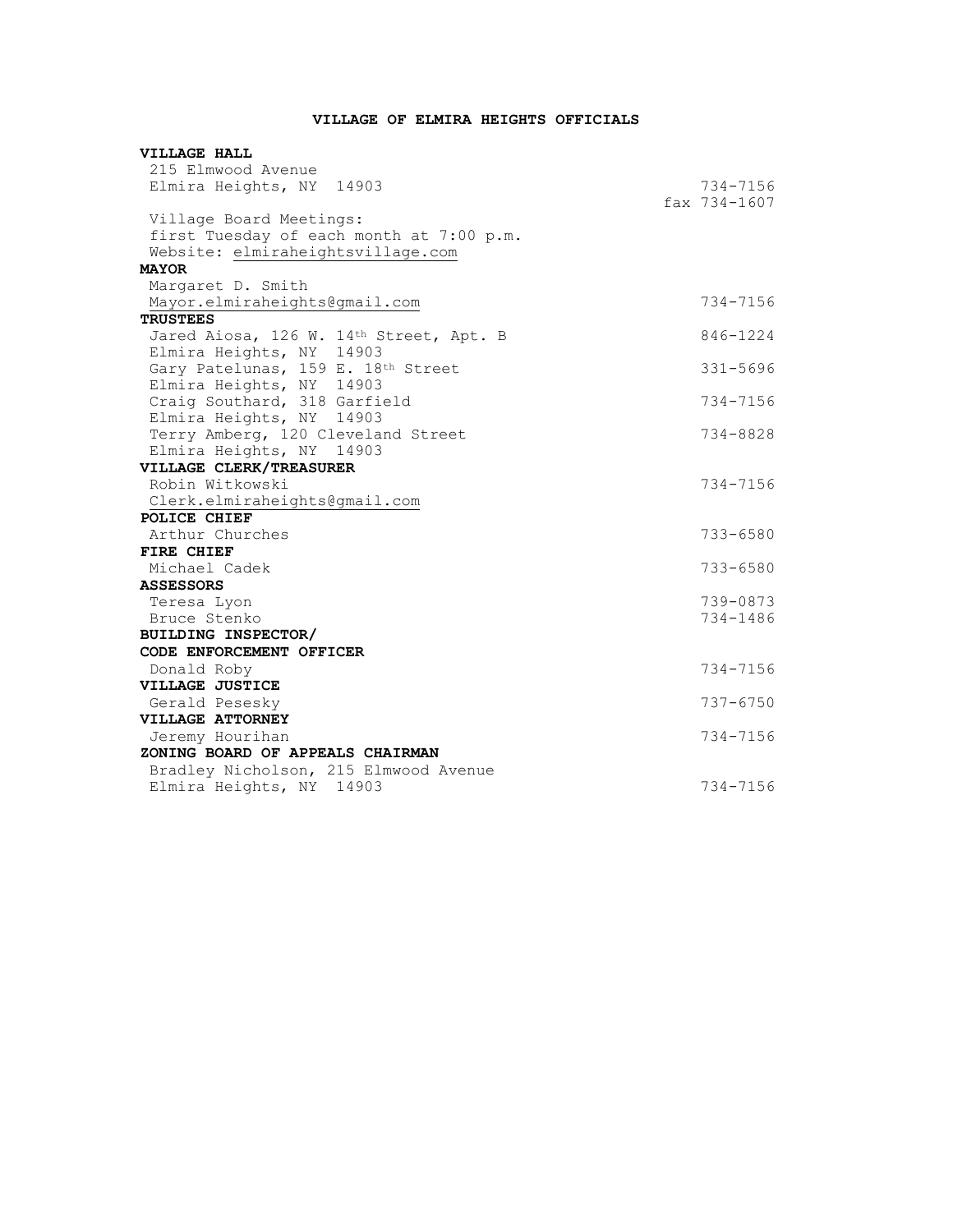### **VILLAGE OF HORSEHEADS OFFICIALS**

## **VILLAGE HALL** 202 S. Main Street Horseheads, NY 14845 739-5691 fax 739-3941 For the most current information please consult the website: [www.horseheads.org](http://www.horseheads.org/) **Village Board Meetings:** 2<sup>nd</sup> Monday of each month at 7:00 p.m. **MAYOR** Robert Maloney 739-5666 **DEPUTY MAYOR** William Goodwin 739-5666 **VILLAGE MANAGER** Nathan Nagle 739-5666 **POLICE CHIEF** Thomas Stickler 739-5669 **DIRECTOR OF PUBLIC WORKS** Matt Mustico 739-5691 **ATTORNEY** John G. Groff 739-5666 **VILLAGE CLERK/TREASURER** Donna Dawson 739-5691 **TRUSTEES** Michael Skroskznik, 802 Center Street Horseheads, NY 14845 739-2258 Patricia Gross, 632 W. Broad Street Horseheads, NY 14845 739-7334 William Goodwin, 161 Sunset Drive Horseheads, NY 14845 796-5217 Mark Cronin, 118 Daffodil Drive Horseheads NY 14845 481-9381 **ASSESSOR** Teresa Lyons, Horseheads Town Hall 150 Wygant Road Horseheads, NY 14845 739-0873 **VILLAGE JUSTICE** David M. Brockway 739-0158<br>Andrew Smith 1980 1991 1992 1994 1995 1996-0263 Andrew Smith **PLANNING BOARD CHAIRMAN** Michael Stenpeck, 2202 Grand Central Avenue Horseheads, NY 14845 739-4350 **ZONING BOARD OF APPEALS CHAIRMAN** Thomas Skebey, 415 Watkins Road Horseheads, NY 14845 738-4801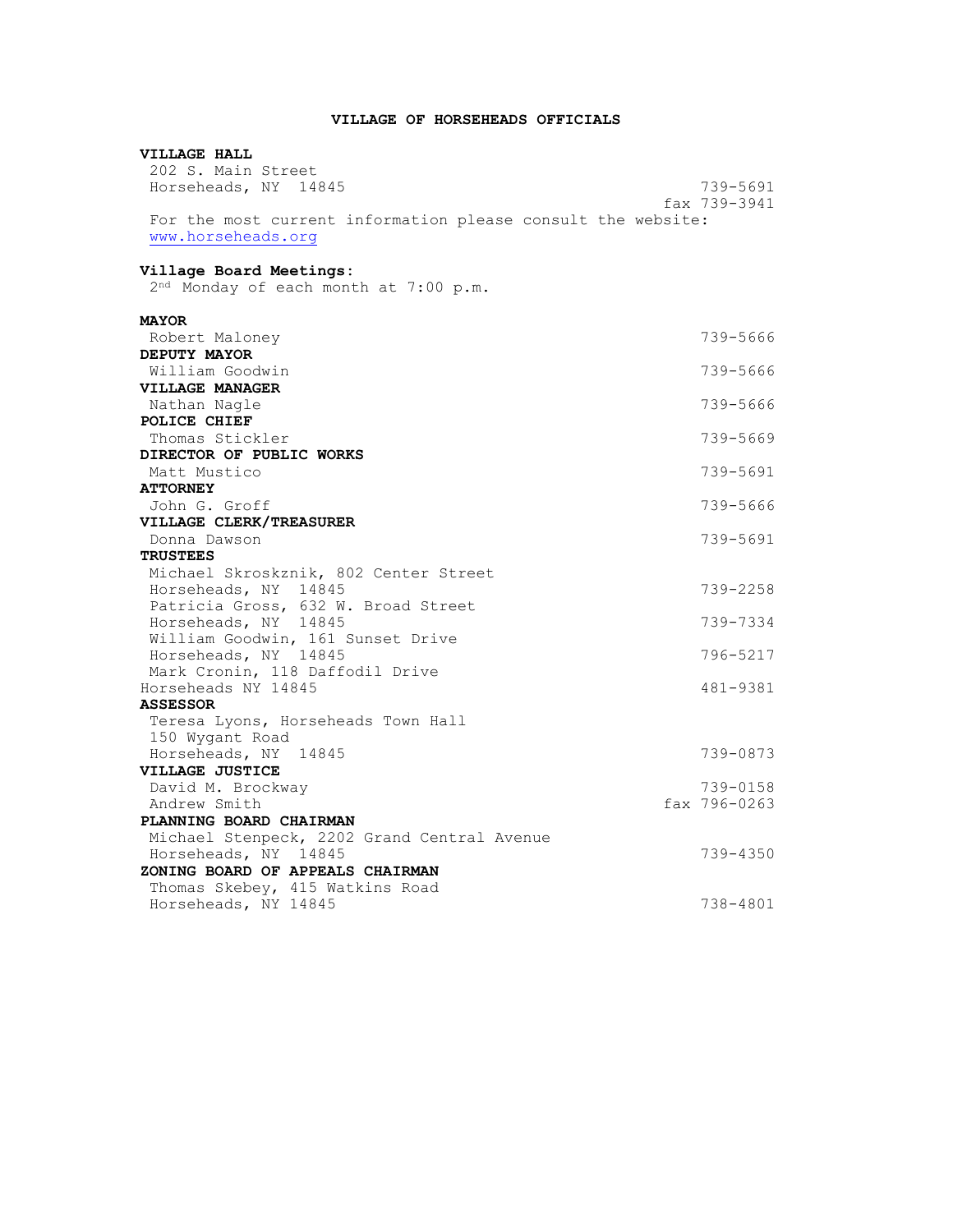# **VILLAGE OF MILLPORT OFFICIALS**

| VILLAGE HALL                                |               |
|---------------------------------------------|---------------|
| 4246 Main Street                            |               |
| Millport, NY 14864                          |               |
| Village Board Meetings:                     |               |
| first Monday of each month at 7:00 p.m.     |               |
| <b>MAYOR</b>                                |               |
| Robert BeCraft, 4207 Main Street            |               |
| Millport, NY 14864                          | 739-0703      |
|                                             | cell 731-3608 |
| VILLAGE CLERK/TREASURER                     |               |
| Lillian West, 4246 Main St.                 |               |
| Millport, NY 14864                          | 739-0703      |
| Hours: Mon. 5:00 p.m. - 7:00 p.m.           |               |
| Tues. 9:00 a.m. - 1:00 p.m.                 |               |
| Thurs. 9:00 a.m. - 1:00 p.m.                |               |
| vlgclerk@stny.rr.com                        |               |
| <b>TRUSTEES</b>                             |               |
| Aaron Auld, 4286 Main Street                |               |
| Millport, NY 14864                          | 796-7786      |
| Michael Damon, 1016 Church Street           |               |
| Millport, NY 14864                          | $742 - 8402$  |
| Charles Kraus, 4264 Main Street             |               |
| Millport, NY 14864                          | $739 - 0621$  |
| George Grow, 4243 Main Street               |               |
| Millport, NY 14864                          | $739 - 1240$  |
| CODE ENFORCEMENT OFFICER/BUILDING INSPECTOR |               |
| Ken Ripley, 4246 Main Street                |               |
| Millport, NY 14864                          | $742 - 7645$  |
| <b>ATTORNEY</b>                             |               |
| Jeremy Hourihan, 110 Baldwin Street         |               |
| Elmira, NY 14901                            | $290 - 7100$  |
|                                             |               |
| PLANNING BOARD CHAIRPERSON                  |               |
| Justin Spicher, 4276 Main Street            |               |
| Millport, NY 14864                          | 739-8482      |
| ZONING BOARD OF APPEALS CHAIRPERSON         |               |
| Vacant                                      |               |